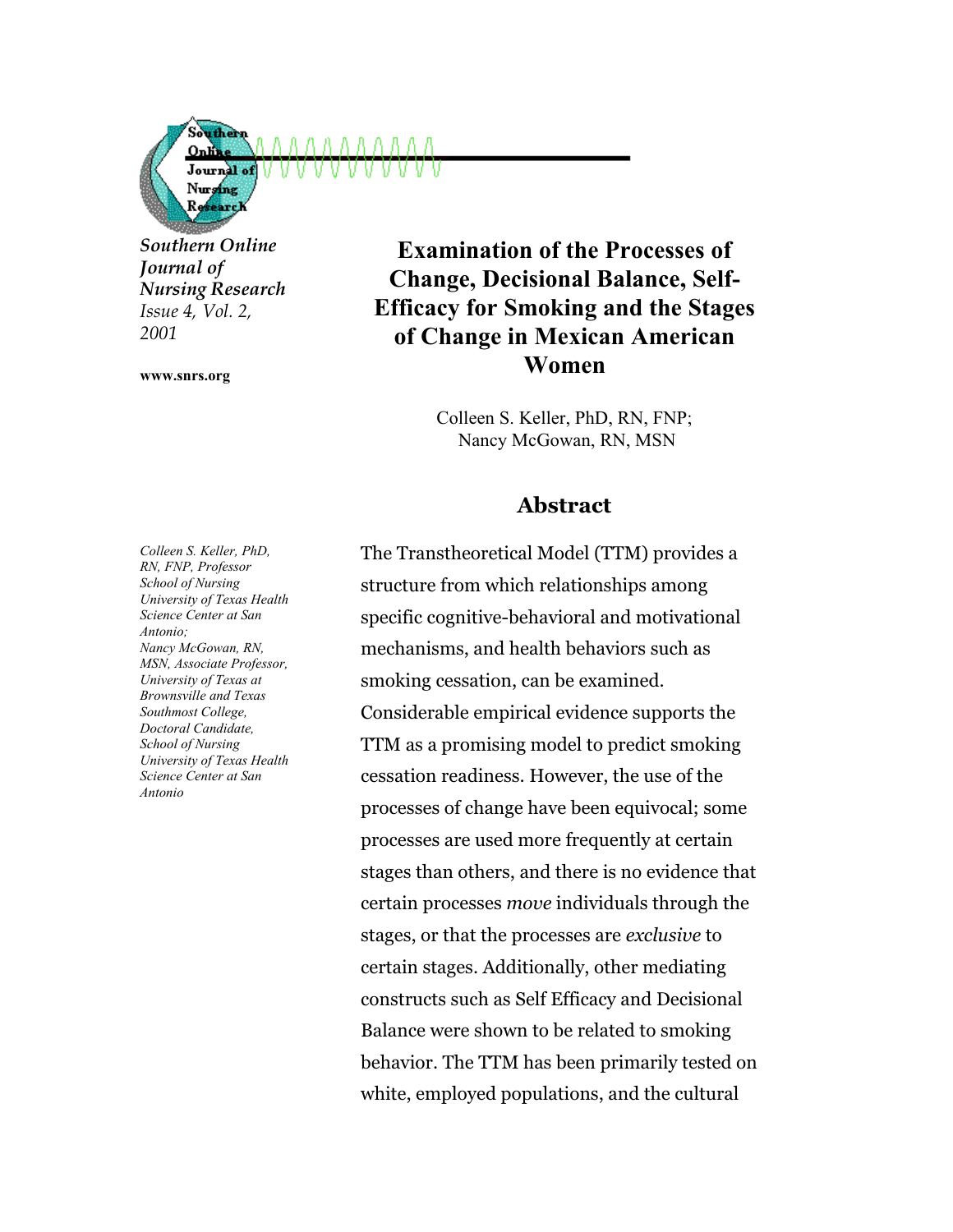specificity and cross-economic status applicability of this theory/model has not been established. This study purpose was to determine the relationships among Self-Efficacy, Decisional Balance, and the Processes and Stages of Change in 50 Mexican American women who smoke cigarettes. The variables important to this sample of Mexican American women included those Processes of Change that indicate decision making and commitment, rewarding oneself, expressing feelings, supportive relationships, and concern for others. These findings suggest that strategies useful in enhancing these processes, such as values clarification, social support, decision-making therapy, and empathy training might be beneficial in strengthening the decision and commitment for smoking cessation in Mexican American women.

*Key words: Mexican-Americans; Minority groups; Health promotion; Women's Health; Smoking; Smoking cessation*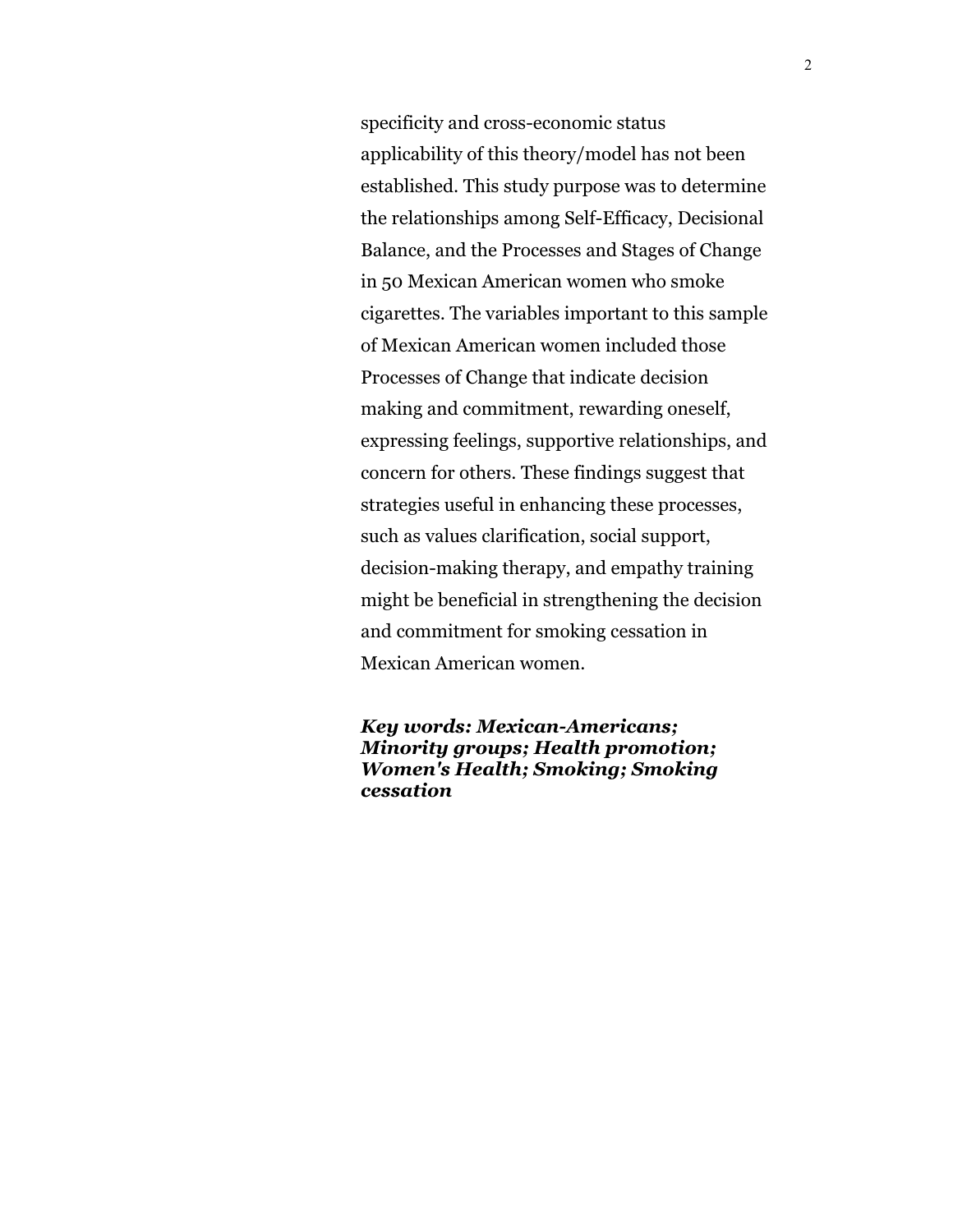# **Examination of the Processes of Change, Decisional Balance, Self-Efficacy for Smoking and the Stages of Change in Mexican American Women**

#### **Introduction**

Nearly one-fourth of all Americans smoke, despite evidence that it increases risks for the leading causes of death: cancer and heart disease. Among Hispanic subgroups, the smoking rate of Mexican American women is 23.8%, and rates of smoking among younger Hispanic women have increased over time.**1-3**

**1** Crespo, C.J., Loria, C.M., & Burt, V.L. (1996). Hypertension and other cardiovascular disease risk factors among Mexican Americans, Cuban Americans, and Puerto Ricans from the Hispanic Health and Nutrition Examination Survey. *Public Health Reports, 3*,(Suppl 2), 7-10. **2** Caraballo, R.S., Giovino, G.A., Pechacek, T.F., Mowery, P.D., Richter, P.A., Strauss, W.J., Sharp, D.J., Eriksen, J.P., Pirkle, J.L. & Maurer, K.R. et al. (1998). Racial and ethnic differences in serum cotinine levels of cigarette smokers: The Third National Health and Nutrition Examination Survey. *Journal of the American Medical Association, 280*, 135-139. **<sup>3</sup>** Freeman, H., Delgado, J.L., & Doublas, C.E. (1993). Tobacco use: An American crisis. In*: Final conference report and recommendations from America's health community.* Chicago: American Medical Association.

> Differences among men and women and among ethnic subgroups may contribute to the success or failure of smoking cessation interventions. For example, women may establish more of their self-image in connection to smoking and be less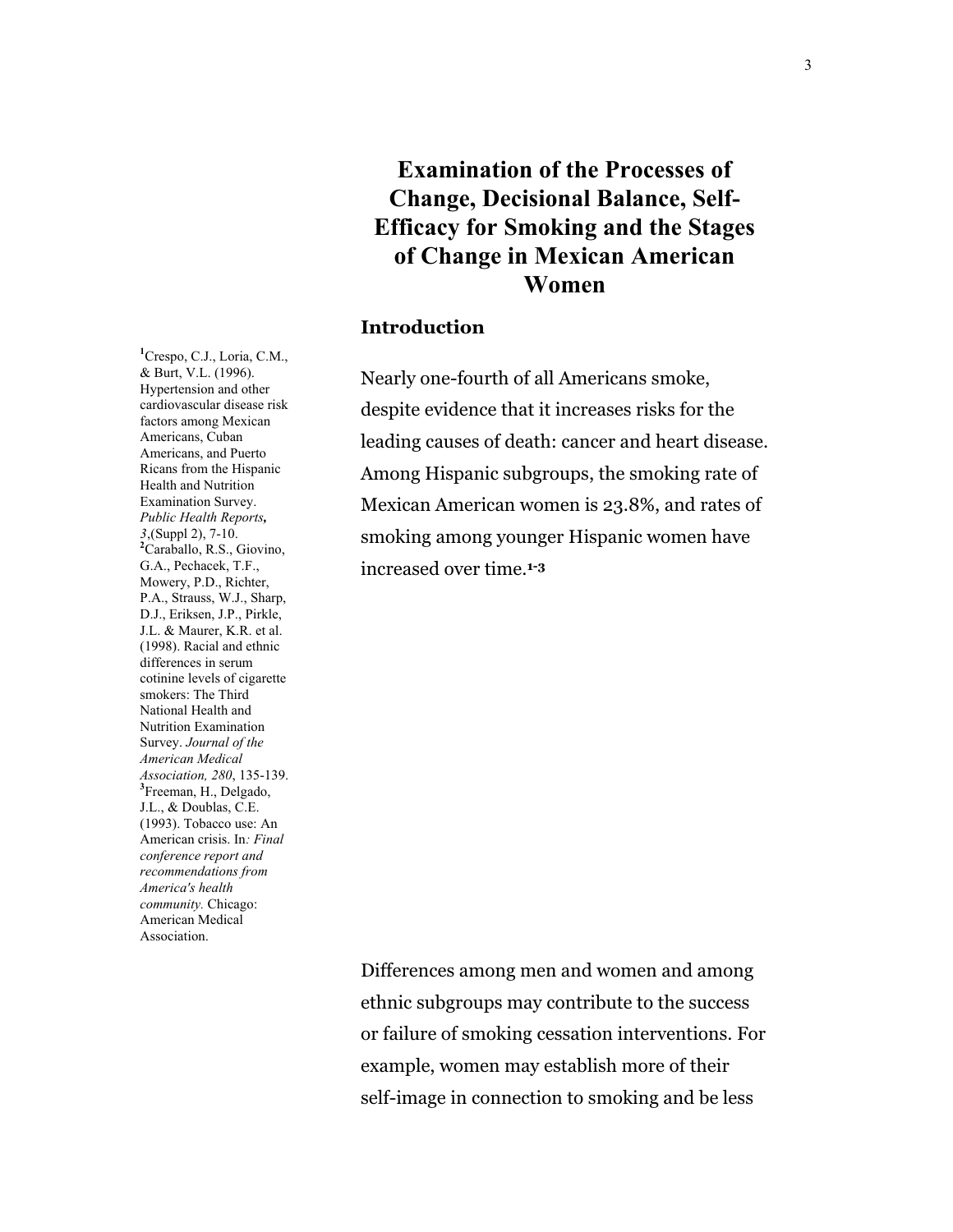**4** Blake, J.M. (1996). Redefining smoking and the self as a nonsmoker. *Western Journal of Nursing Research, 18*(4), 414-28. **5** ibid **6** Marin, B.V., Perez-Stable, E.J., Marin, G., Sabogal, F., & Otero-Sabogal, R.(1990). Attitudes and behaviors of Hispanic smokers: Implications for cessation interventions. *Health Education Quarterly, <sup>17</sup>*(3), 287-297. **<sup>7</sup>**  $7$ ibid

**8** DiClemente, C.C., Prochaska, J.O. Fairhurst, S.K., Velicer, W.F., Velasquez, M.M. & Rossi, J.S. (1991) The process of smoking cessation: An analysis of precontemplation, contemplation, and preparation stages of change. *Journal of Consulting and Clinical Psychology, 59*(2), 295- 304.

**9** Prochaska, J.O., & DiClemente C.C. (1983). Stages and processes of

inclined to quit.**4** In addition, women have different motivations, such as stress reduction and weight loss, than do men for smoking.**<sup>5</sup>** Hispanics have different smoking patterns than do non-Hispanic whites.**<sup>6</sup>** For example, Hispanic women begin smoking later than Hispanic men do, and report smoking fewer cigarettes than non-Hispanic white women.**<sup>7</sup>**

The Transtheoretical Model (TTM) provides a structure from which relationships among specific cognitive-behavioral and motivational mechanisms and health behaviors, such as smoking cessation, can be examined. The Transtheoretical Model, or Stages of Change, are identified with a wide variety of problems or target behaviors.**8** The stages are used as a classification schema based on attitudes and behaviors regarding the change of a target behavior, such as smoking. The identified stages are Precontemplation, Contemplation, Preparation, Action, and Maintenance. Individuals engaging in a new behavior move through the stages of Precontemplation (not intending to make a change), Contemplation (considering change in the next 6 months), Preparation (making small changes), Action (actively engaging in a new behavior), and Maintenance (sustaining the change over time).**<sup>9</sup>** Among non-Hispanic whites, stage classifications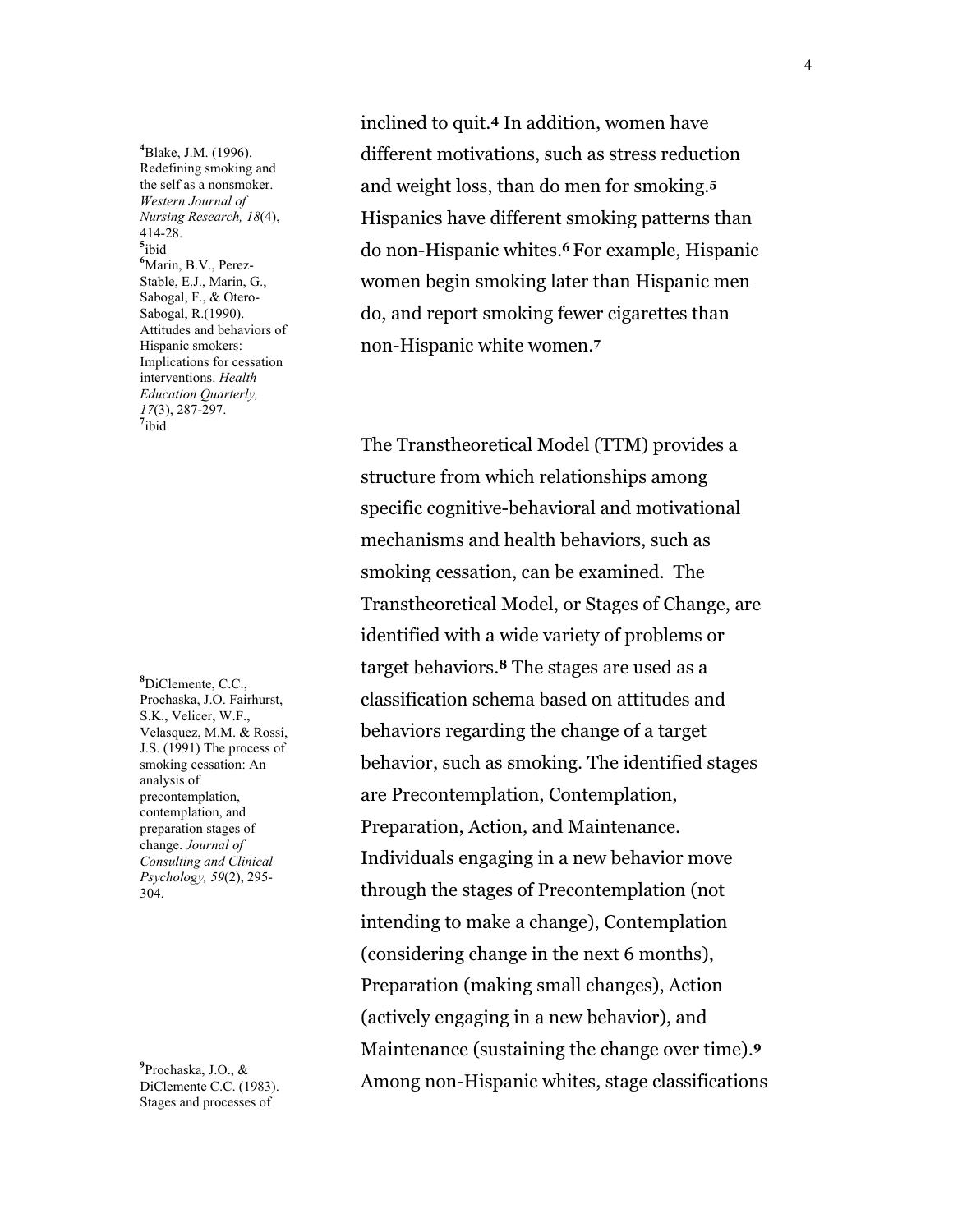self-change of smoking: Toward an integrative model of change. *Journal of Consulting and Clinical Psychology, 51*, 390-395. **<sup>10</sup>** ibid **<sup>11</sup>**Prochaska J.O., DiClemente C.C., Velicer.W.F., & Fava J. (1988). Measuring processes of change: Applications to the cessation of smoking. *Journal of Consulting and Clinical Psychology 56*, 520-528. **<sup>12</sup>**Velicer, W.F., DiClemente, C.C., Prochaska, J.O., & Brandenburg, N. (1985). Decisional balance measure for assessing and predicting smoking status. *Journal of Personality and Social Psychology, 48*(5), 1279-1289.

for smoking cessation are consistently related to Self-Efficacy,**10** processes of change for smoking cessation,**11** and Decisional Balance.**<sup>12</sup>** Considerable empirical evidence supports the TTM as a promising model to predict smoking cessation readiness. However, actual use of experiential and behavioral processes of change has been equivocal in terms of stage specificity. Some processes are used more frequently at certain stages than others, but there is no evidence that certain processes *move* individuals through the stages, or that the processes are *exclusive* to certain stages. Additionally, the TTM has been primarily tested on white employed populations. Cultural specificity and crosseconomic status applicability of this theory/model has not been established. Therefore, the exploration of the relationships among the variables associated with Stages of Change in an understudied group, Mexican-American women, was the goal of this work.

The broad objectives of this exploratory study were to examine the Transtheoretical Model for its utility as a framework for studying the smoking behavior of Mexican American women smokers, and to clarify the motivational factors that influence smoking behavior in Mexican American women. The specific aims were to: 1) examine the behavioral change processes that are associated with stages of change in smoking behavior in Mexican American women who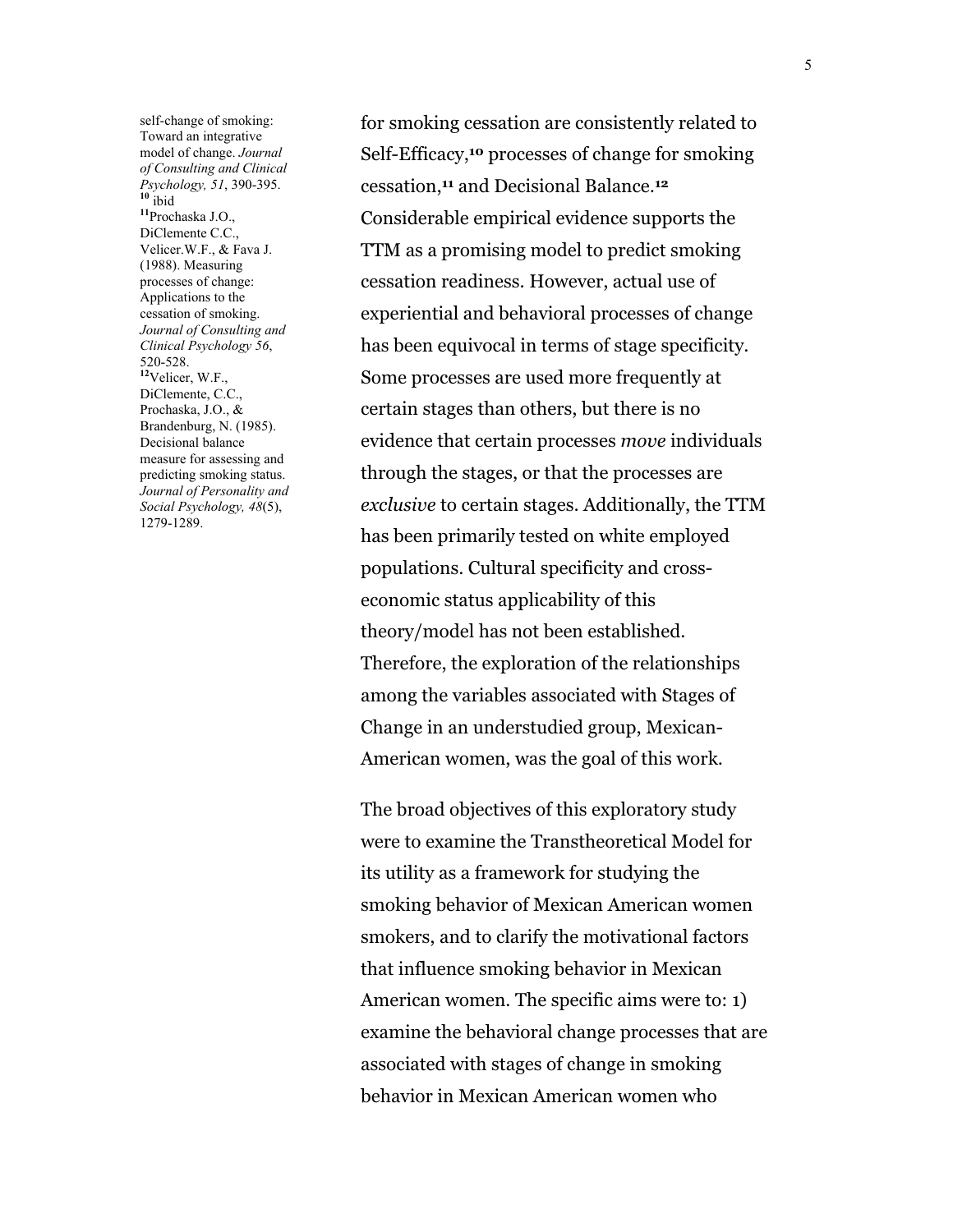smoke cigarettes, and 2) determine the relationships among Self-Efficacy, Decisional Balance and the Processes and Stages of Change in Mexican American women who smoke.

The relationships among the Processes of Change, Self-Efficacy, Decisional Balance, and Stages of Change are depicted in Figure 1. The model depicts the hypothesized direct and indirect relationship of the Processes of Change to Decisional Balance**,** Self-Efficacy and Stages of Change. Additionally, it was hypothesized that Self-Efficacy and Decisional Balance would have a direct effect on the Stages of Change.





### **Relevant Literature**

### *The Transtheoretical Model*

The Transtheoretical Model was developed over 12 years of research that focused on both addictive behaviors, including smoking cessation, and non-addictive behaviors.**13** The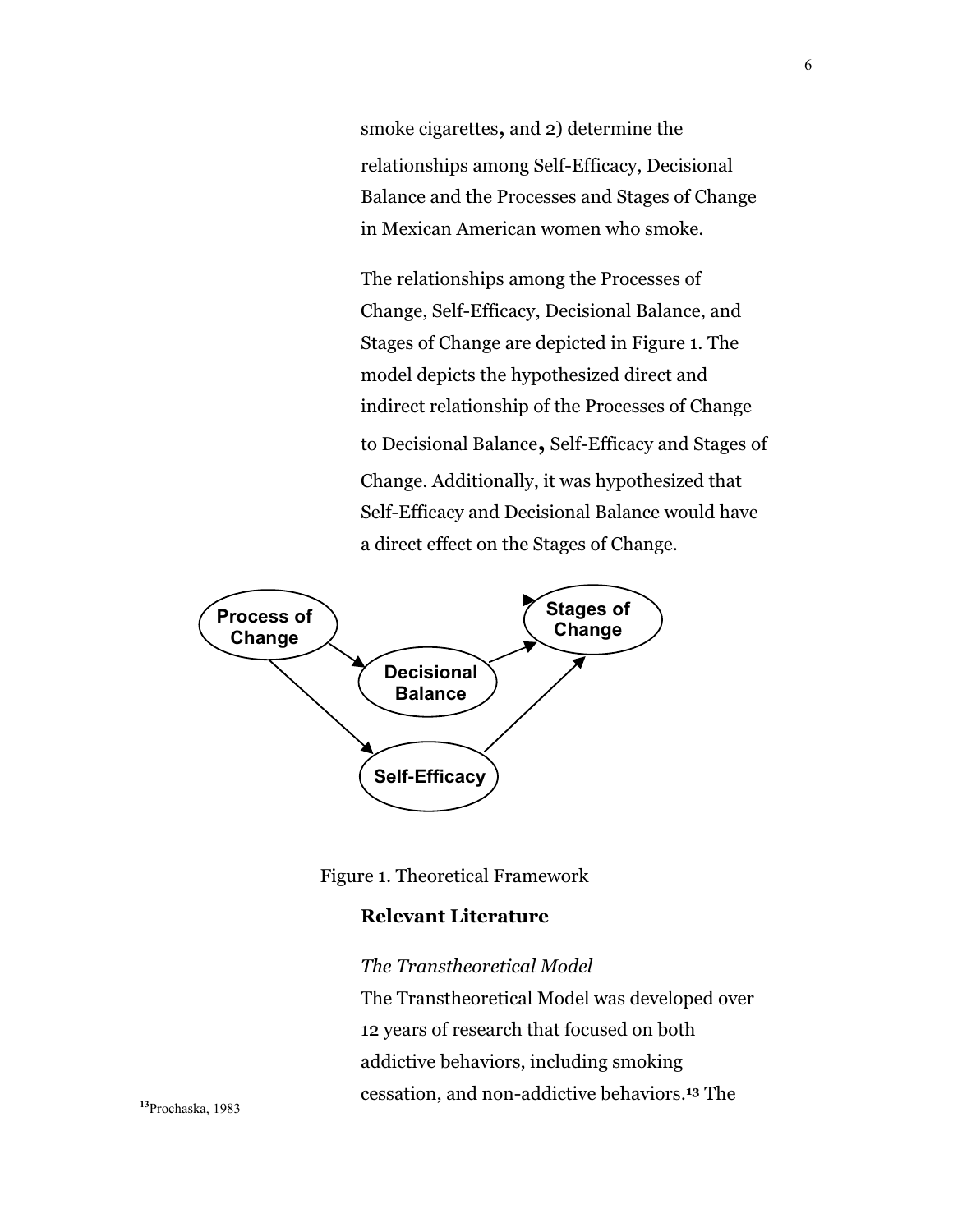term *transtheoretical* means that the Stage of Change is similar across populations dealing with a variety of problems such as smoking, psychological distress, and obesity. The TTM identifies five stages of change representing a temporal dimension allowing us to understand when a change in attitude toward the problem behavior occurs. Using the concepts from the TTM to address smoking cessation, the model is applied in the following way: Precontemplation (not ready to stop smoking), Contemplation (thinking about smoking cessation within the next 6 months), Preparation (planning to stop smoking in the next 30 days), Action (stop smoking), and Maintenance (sustaining smoking cessation). The Transtheoretical Model encompasses three major concepts: Stage of Change, Processes of Change, and Decisional Balance.

#### *Stages of Change*

There is strong evidence for the validity of the use of the stage classification among smokers.**<sup>14</sup>** Prochaska and colleagues**15** found that 10-15% of smokers are Prepared for Action, approximately 30-40% are Contemplators, and 50-60% are Precontemplators, indicating that efforts targeted towards individuals in the Contemplation stage would capture the largest number of individuals thinking about smoking cessation. Individuals progress through these stages at varying rates, and may leave and re-

**<sup>14</sup>** DiClemente, C.C. & Prochaska, J.O. (1982). Self-change and therapy change of smoking behavior: A comparison of processes of change in cessation and maintenance. *Addictive Behavior, <sup>7</sup>*, 133-142. **<sup>15</sup>**Prochaska J.O., & Goldstein, M.G. (1991). Process of smoking cessation: Implications for clinicians. *Clinics in Chest Medicine, 12*(4), 727-735.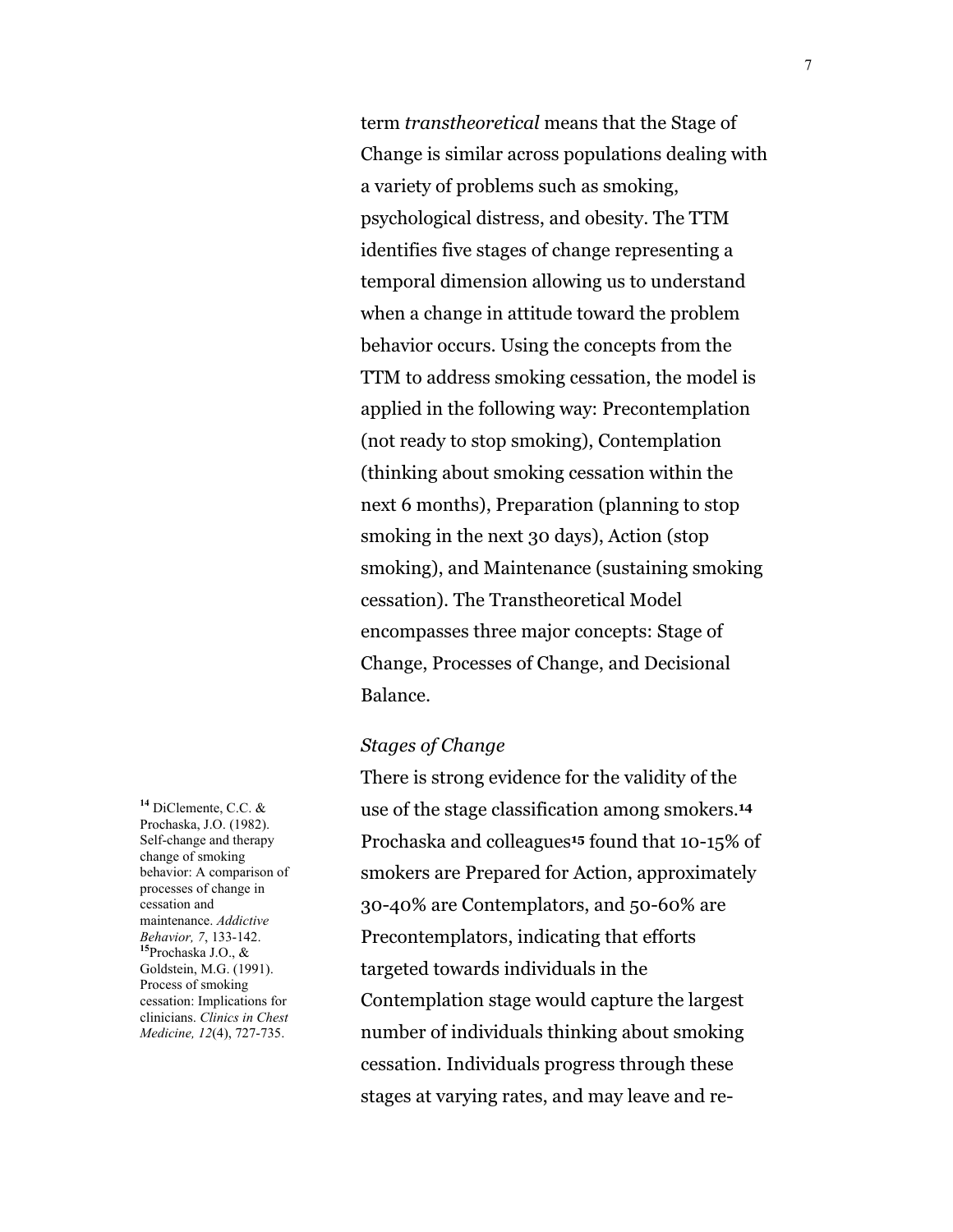<span id="page-7-0"></span>**<sup>16</sup>**Prochaska, J.O., Velicer, W.F., Rossi, J.S., Goldstein, M.G., Marcus, B.H., Rakowski, W., Fiore, C., Harlow, L.L., Redding, C.A., Rosenbloom, D. & Rossi, S.R. (1994) et al.(1994). Stages of change and decisional balance for 12 problem behaviors. *Health Psychology, 13*(1), 39-46. **<sup>17</sup>**Prochaska, 1983

**<sup>18</sup>**ibid

**<sup>19</sup>**Prochaska, J.O., DiClemente, C.C., & Norcross, J.C. (1992). In search of how people change: Applications to addictive behaviors. *American Psychologist, 47*(6), 1102-1114.

**<sup>20</sup>**ibid

**<sup>21</sup>**ibid

enter the continuum of change at varying points.**16** The vast majority of individuals who have relapsed, approximately 85 percent of all smokers, will cycle back to the Contemplation or Preparation stage.**<sup>17</sup>**

*Processes of Change*

While Stages of Change represent dimensions that allow understanding of *when* changes occur, the processes of change allow understanding of *how* changes occur.**18** Ten processes of change have been identified and specific processes are associated with particular stages of preparation for change (see [Table 1\)](#page-27-0).

There is integration between the Processes of Change and the Stages of Change.**19** Effective self-change depends on doing the right things (processes) at the right time (stages). With a mismatch in stage and processes, a successful behavioral change is unlikely to occur.**20** In a review of 12 problem behaviors and Stages of Change, individuals used eight of the change processes during the Precontemplation stage significantly less than in any of the other stages.**<sup>21</sup>** Precontemplators processed less information about their problems, devoted less time to their problem, and experienced far fewer emotional reactions to the negative components of their problems. Individuals in the Contemplation stage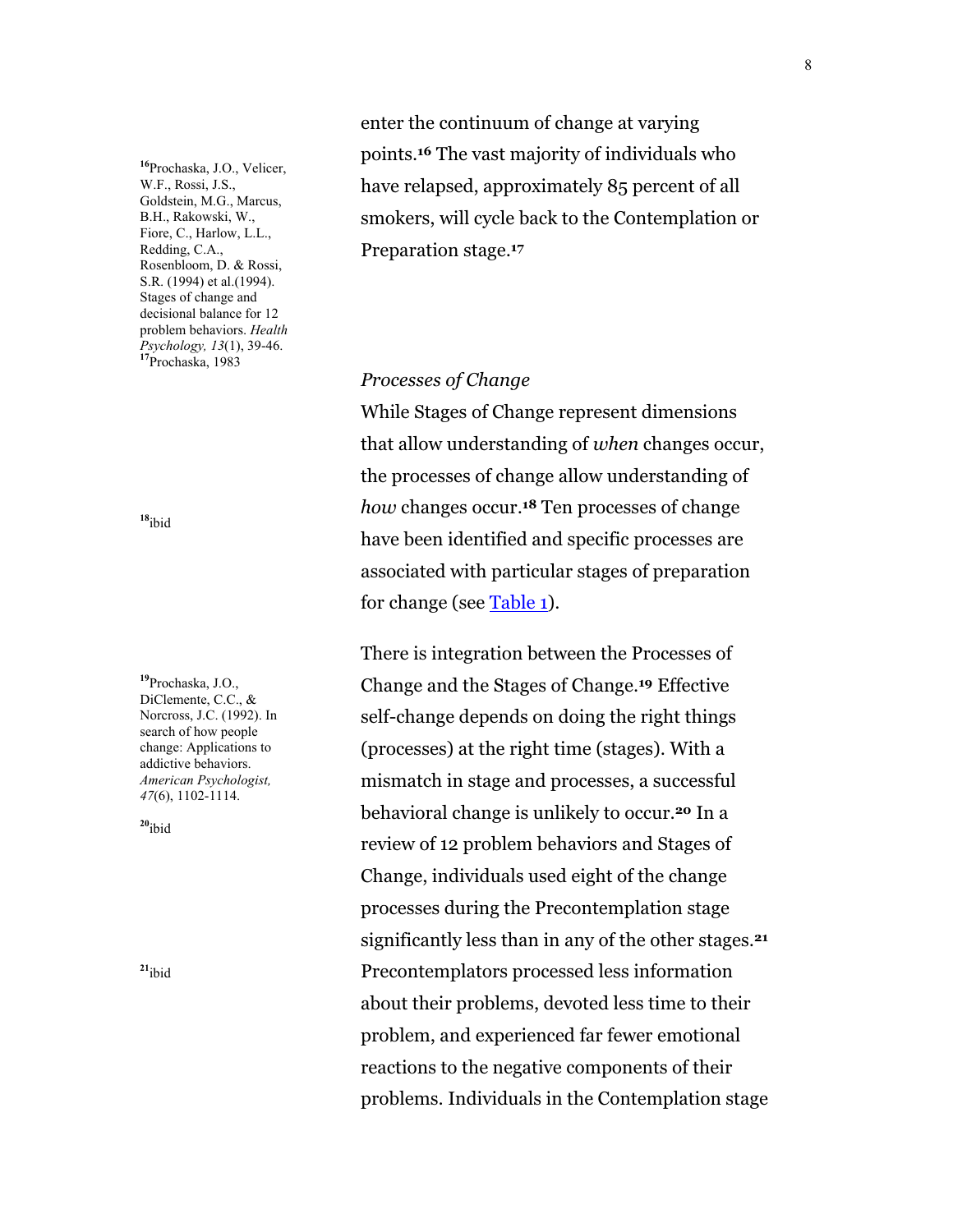were most open to Consciousness Raising techniques, and used techniques of Dramatic Relief, a process that raised emotions and led to a lowering of the negative effect of the behavior. Movement from Precontemplation to Contemplation involved the use of increased cognitive, affective, and evaluative processes of change. Individuals in the Action stage used selfliberation, believing they had the control to change their lives in important ways. Those in the Action stage also used Counter-conditioning and Stimulus Control. Maintenance was enhanced by the continual application of processes such as Counter-Conditioning and Stimulus Control. These findings emphasize the importance of the assessment of the individual's stage of change and tailoring interventions to the specific stage, with the correct use of processes.

**<sup>22</sup>**Ahijevych, K., & Wewers, M.E. (1992). Processes of change across five stages of smoking cessation. *Addictive Behavior, 17*(1), 17-25.

**<sup>23</sup>**ibid

approach with 190 smokers and ex-smokers, determined the processes individuals use to modify behaviors across the five Stages of Change. In general, they found that Precontemplators reported less use of the processes of change than other groups.**23** Recent quitters reported very high use of the behavioral process of Self-Liberation; long-term quitters report most frequent use of the behavioral processes of Environmental Re-evaluation and Counter-conditioning.**24**

Ahijevych and Wewers,**22** using a cross-sectional

**<sup>24</sup>**ibid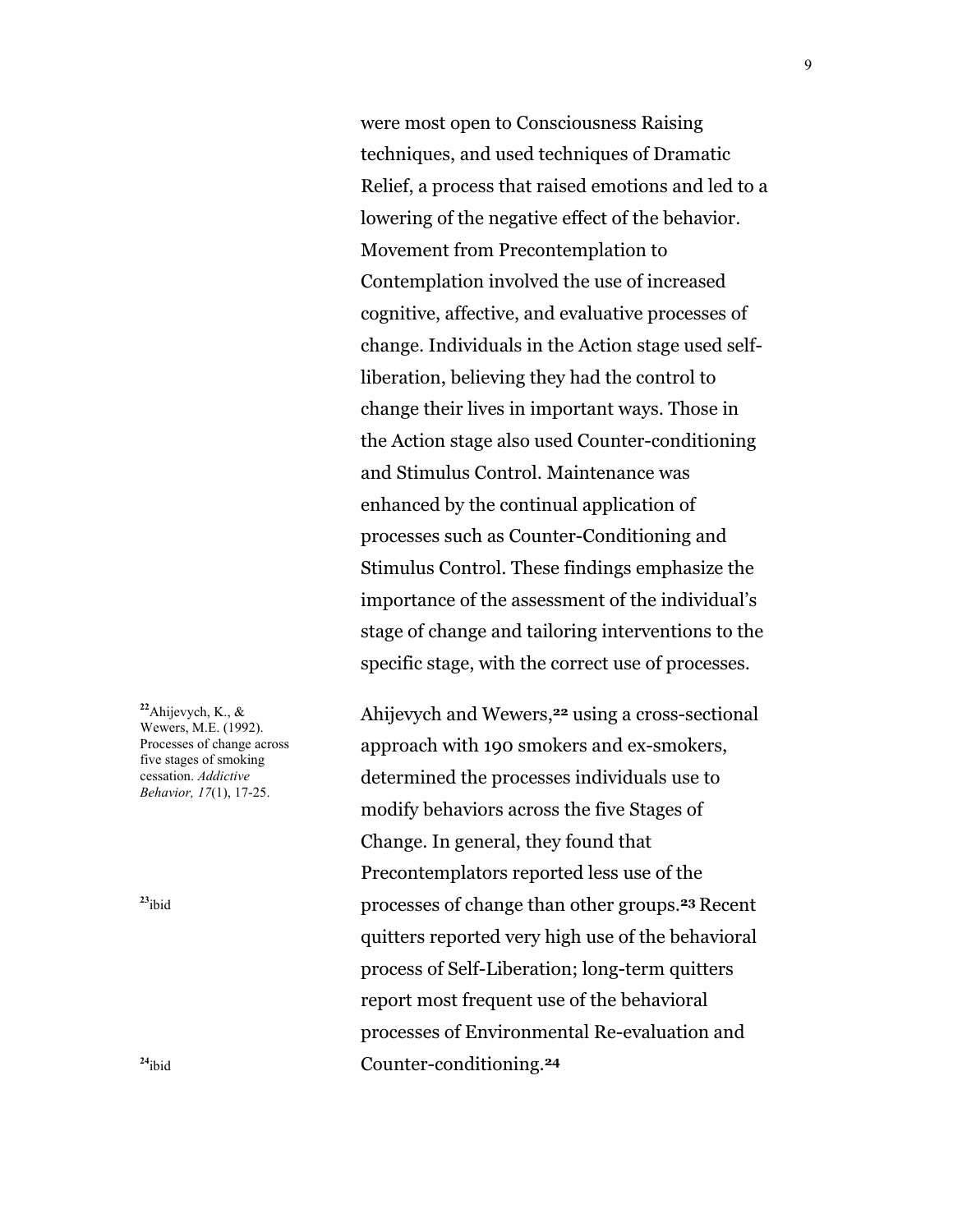DiClemente and colleagues**25** compared smoking history, Processes of Change, Self-Efficacy and Decisional Balance, and one and six month cessation activity among non-Hispanic white smokers who were in either Precontemplation, Contemplation, or Preparation stages**.** Subjects included 691 volunteers who completed the Smoking Abstinence/Self Efficacy questionnaire, the Fagerström Tolerance Questionnaire, and the Smoking Decisional Balance scale. Precontemplators were the least active in using the processes of change, and those in the Preparation stage were the most active. The processes of change patterns supported the notion that Preparation stage subjects were actively modifying their smoking habit, Contemplation stage subjects were gathering information and evaluating their smoking habit, and Precontemplation stage subjects were doing the least across all change processes.**26** Those subjects considered to be in the Preparation stage had significantly higher levels of confidence (Self Efficacy) to stop smoking, while those in the Precontemplation stage were most likely to be tempted to smoke (lower Self Efficacy). The positive aspects of smoking (Decisional Balance) decreased across stages, with Precontemplative subjects reporting the pros of smoking as more important.

**<sup>27</sup>**Fava, J.L, Velicer, W.F., & Prochaska, J.O. (1995). Applying the Transtheoretical Model to

Fava, Velicer, and Prochaska**27** applied the constructs of the Transtheoretical Model (stages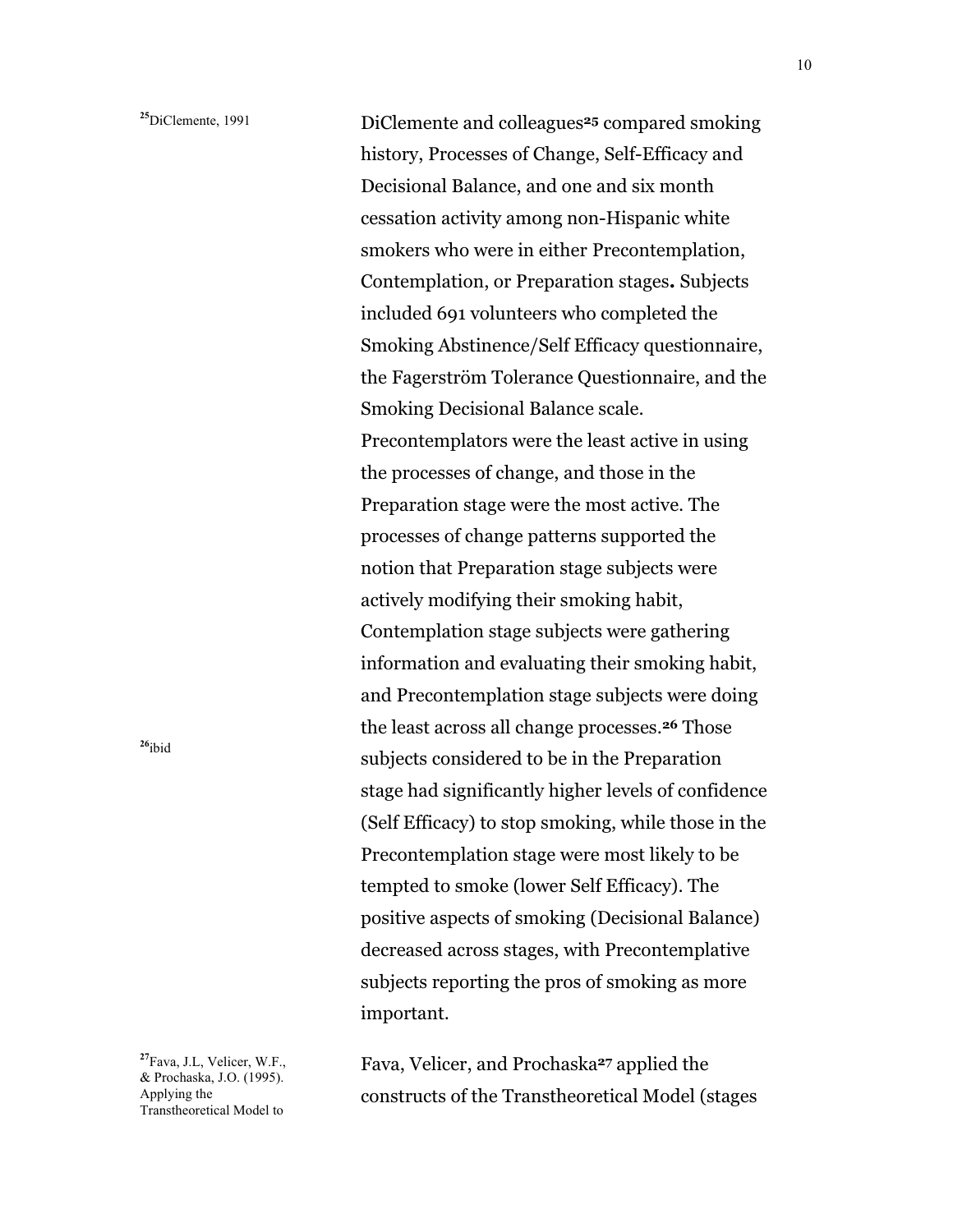a representative sample of smokers. *Addictive Behavior, 20*(2), 189-203.

of Change, Processes of Change, and Decisional Balance) to a large sample of smokers. One thousand smokers were surveyed by telephone using the Measures of Smoking behavior questionnaire, the Stages of Change questionnaire, the Processes of Change inventory, the Decisional Balance inventory, and the Situational Temptation (Self Efficacy) inventory. Multivariate analysis of variance was used to test for group differences on the key constructs of the Transtheoretical Model. Precontemplators used the Processes of Change the least, while those in the Preparation stage used it the most. Differences among measured stages of change (Precontemplation, Contemplation, and Preparation) showed significant effects of Situational Temptation (from the Self-Efficacy scale) and the Cons of Smoking (from the Decisional Balance scale). Those participants in Preparation had the highest scores on the Cons of Smoking subscale. Additionally, those participants in Preparation were least tempted by Positive/Social situations and most tempted to smoke in Negative/Affective situations.

#### *Decisional Balance*

Decision-making, or the individual's evaluation of the pros and cons of a particular behavior, has been identified as a critical component in the modification of problem behaviors.**28** Decisional Balance is a useful predictor in the movement

**<sup>28</sup>**Janis, I.L. & Mann, L. (1977). in *Decision making: A psychological*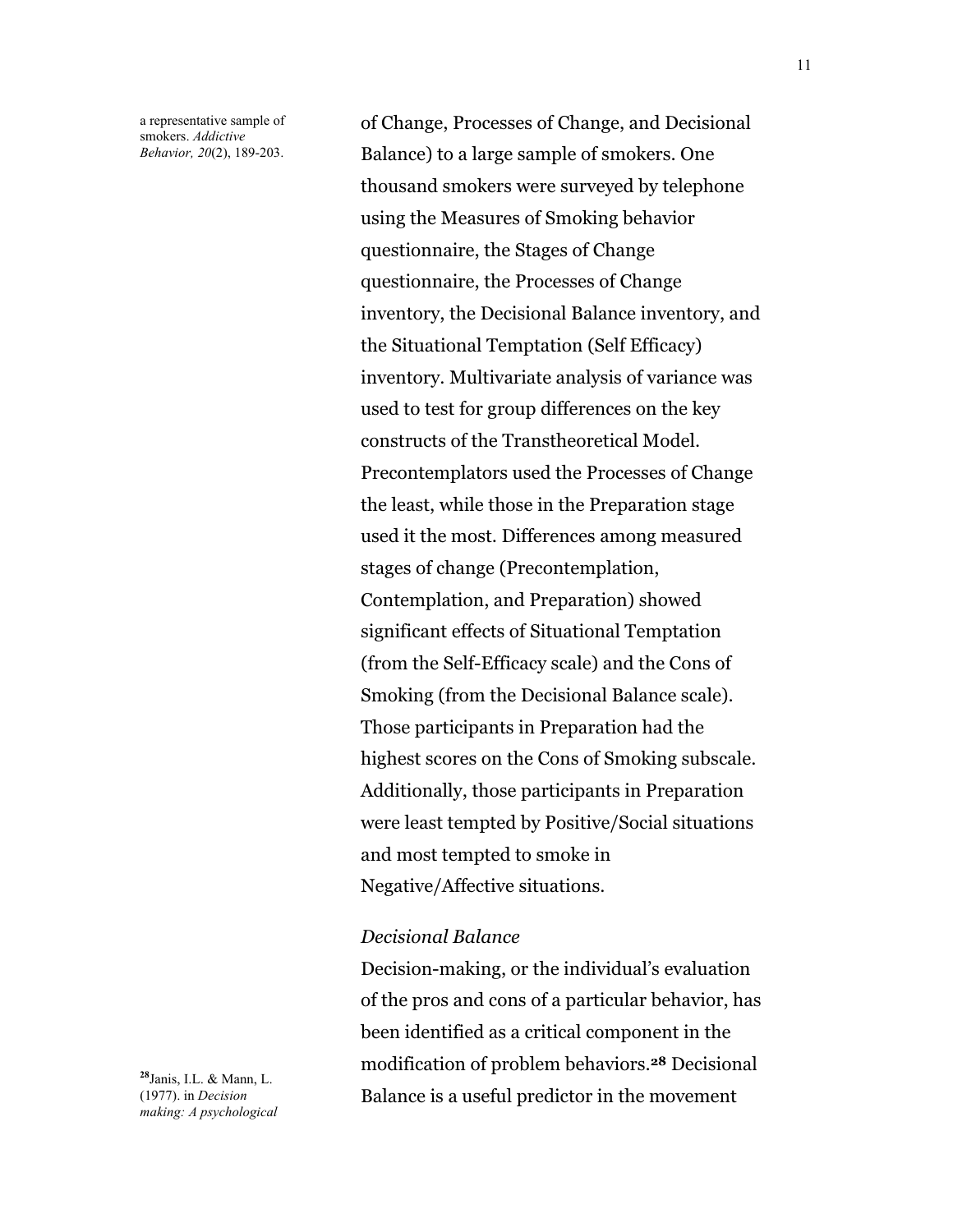*analysis of conflicts, choice and commitment* (pp.77-79). NY: Collier Macmillan. **<sup>29</sup>**Velicer, 1985 **<sup>30</sup>**Prochaska, 1994

**<sup>31</sup>**Bandura, A. (1977). Self-efficacy: Toward a unifying theory of behavioral change. *Psychological Reviews, 84* (2), 191-205. **<sup>32</sup>**ibid

between stages.**29** Prochaska and colleagues**<sup>30</sup>** investigated the Stages of Change and Decisional Balance for 12 different problem behaviors, including smoking cessation, cocaine cessation, weight control, safer sex, and sunscreen use. Approximately 3,800 participants were given the Stages of Change and Decisional Balance questionnaires; the results indicated that there were clear commonalities across the problem behaviors. Relating the pros and cons of decision making to the Stages of Change resulted in highly predictable patterns. For all samples, the cons of changing the behavior outweighed the pros for subjects who were in the Precontemplation stage. The opposite was true for subjects in the Action stage in 11 of the 12 behaviors. This would suggest that to move from Precontemplation to Contemplation, there is an associated increase in the pros of changing the behavior. This idea supports the notion of designing interventions that increase the pros of changing, and decrease the cons of changing, leading to movement from Contemplation to Action.

#### *Self-Efficacy*

Self-efficacy is a construct that describes a person's perceived ability (efficacy expectations) on a given task. These perceptions are believed to influence future attempts to perform that task.**<sup>31</sup>** An efficacy expectation is the notion that a person can successfully perform the behaviors required to produce an expected outcome.**32**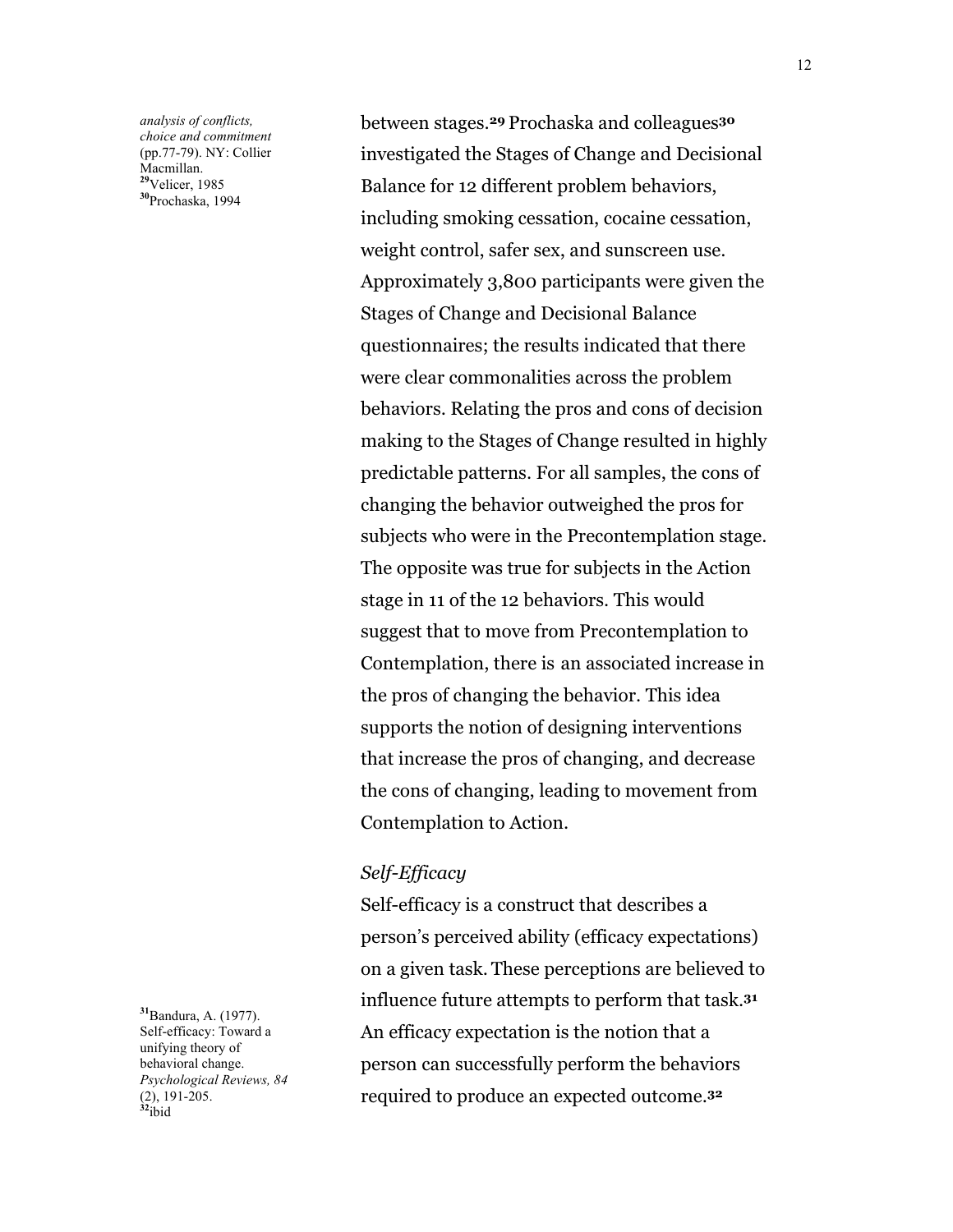**<sup>33</sup>**DiClemente, C.C., Prochaska, J.O., & Gibertini, J. (1983). Selfefficacy and the stages of self-change of smoking. *Cognitive Therapy Research, 9*(2), 181-200.

**<sup>34</sup>**ibid

**<sup>35</sup>**DiClemente, 1991

**<sup>36</sup>**Marin, 1990 **<sup>37</sup>**Perez-Stable, E.J., Marin, G., & Posner, S.F. (1998). Ethnic comparison of attitudes and beliefs about cigarette smoking. *Journal of General Internal Medicine, 13*(3), 167-174. **<sup>38</sup>**ibid

**<sup>39</sup>**Marin, 1990

DiClemente, Prochaska, and Gilbertini**33** found that in individuals who smoked and were trying to quit, self-efficacy demonstrated predictive ability to differentiate those individuals who were likely to succeed in quitting, and those who were likely to experience failure.**34** The implications of these findings are important. Studies that use a sweeping net to recruit participants in a smoking cessation study will likely find that a large number of the participants are Precontemplators and Contemplators. If the program is intended for those in Preparation and Action, the success rates will likely be low.**<sup>35</sup>**

### *Smoking Behavior in Hispanic-Latino Individuals*

Initial studies of Hispanic-Latino smokers (including Mexican Americans and Central American Hispanic-Latino individuals) have shown significant differences in smoking attitudes and behaviors.**36,37** In comparison with non-Hispanic whites, Latino smokers are significantly more influenced by situational cues for smoking, such as talking on the telephone and drinking alcohol.**38** Techniques used by Hispanic smokers to initiate cessation include willpower (*voluntad propia*) and the negative effects of smoking on the self and others.**39** These situational cues and process strategies used to aid smoking cessation result from descriptive work, and are conceptually consistent with process strategies found to be salient in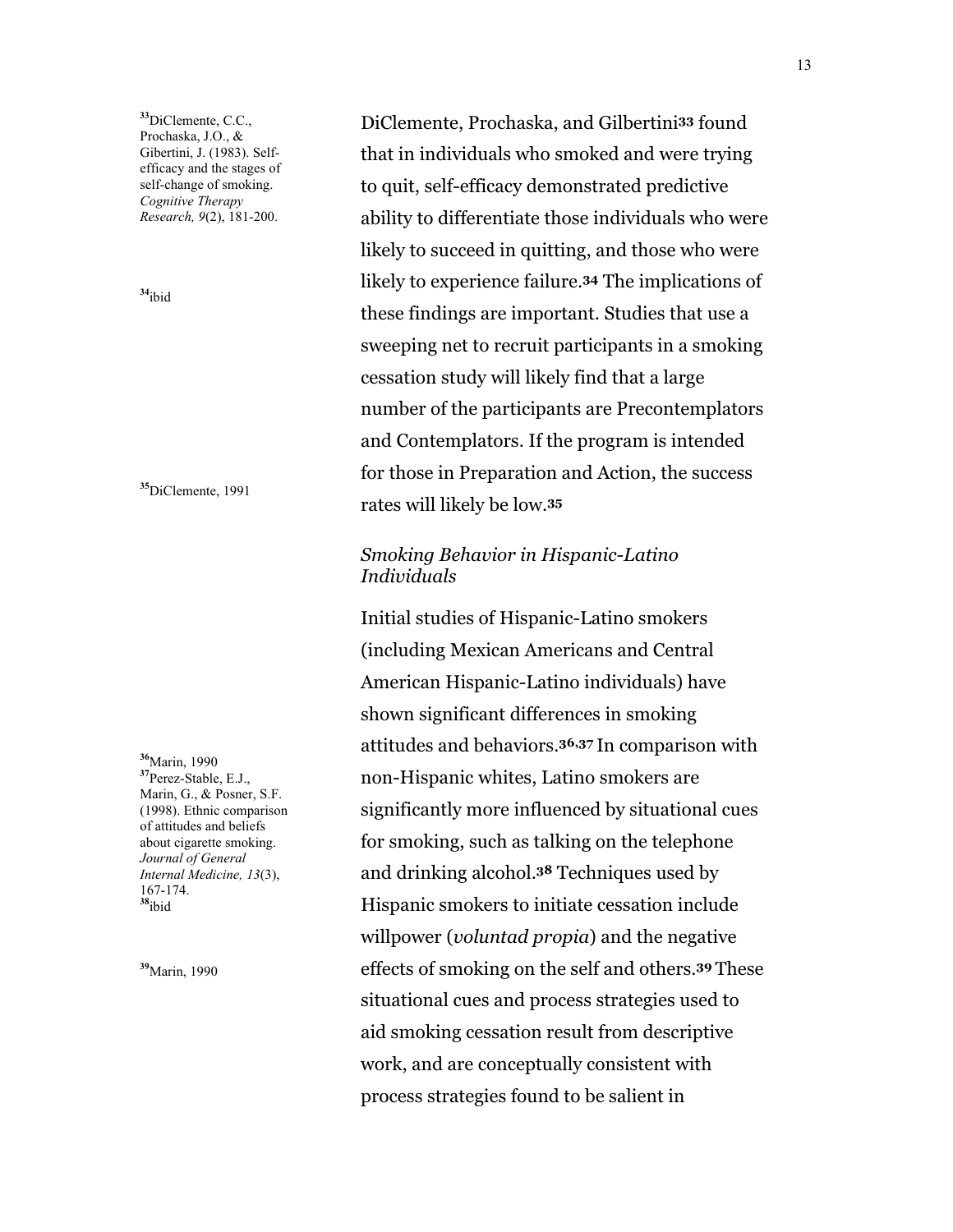examinations of smoking attitudes and behaviors in non-Hispanic populations. Since much of the work has targeted Caucasian men, little is known about the effectiveness of the model and the mediating processes in other, more vulnerable groups, such as minority women.

### **Methods**

#### *Subjects*

The sample for this study included 50 Mexican American women who reported current smoking and who spoke English. They ranged in age from 17 to 64 years (Mean =  $24.1$ ). Twenty-five percent were 19 years old. The age at which they began smoking ranged from 14 to 24 years (Mean =  $17$ ). The largest percentage (75%) began smoking between the ages of 14 and 18 years. Fifty-three percent reported that there were currently other smokers living with them, and 26 percent reported that there were children under the age of 14 currently residing with them in the home.

#### *Procedure*

Volunteers who were smokers were recruited from two settings: a community health clinic, which serves a largely indigent population, and a clinic that serves a largely working class population. Procedures for the protection of human subjects were followed throughout the study: the data forms were assigned a code number, informed consent was obtained, and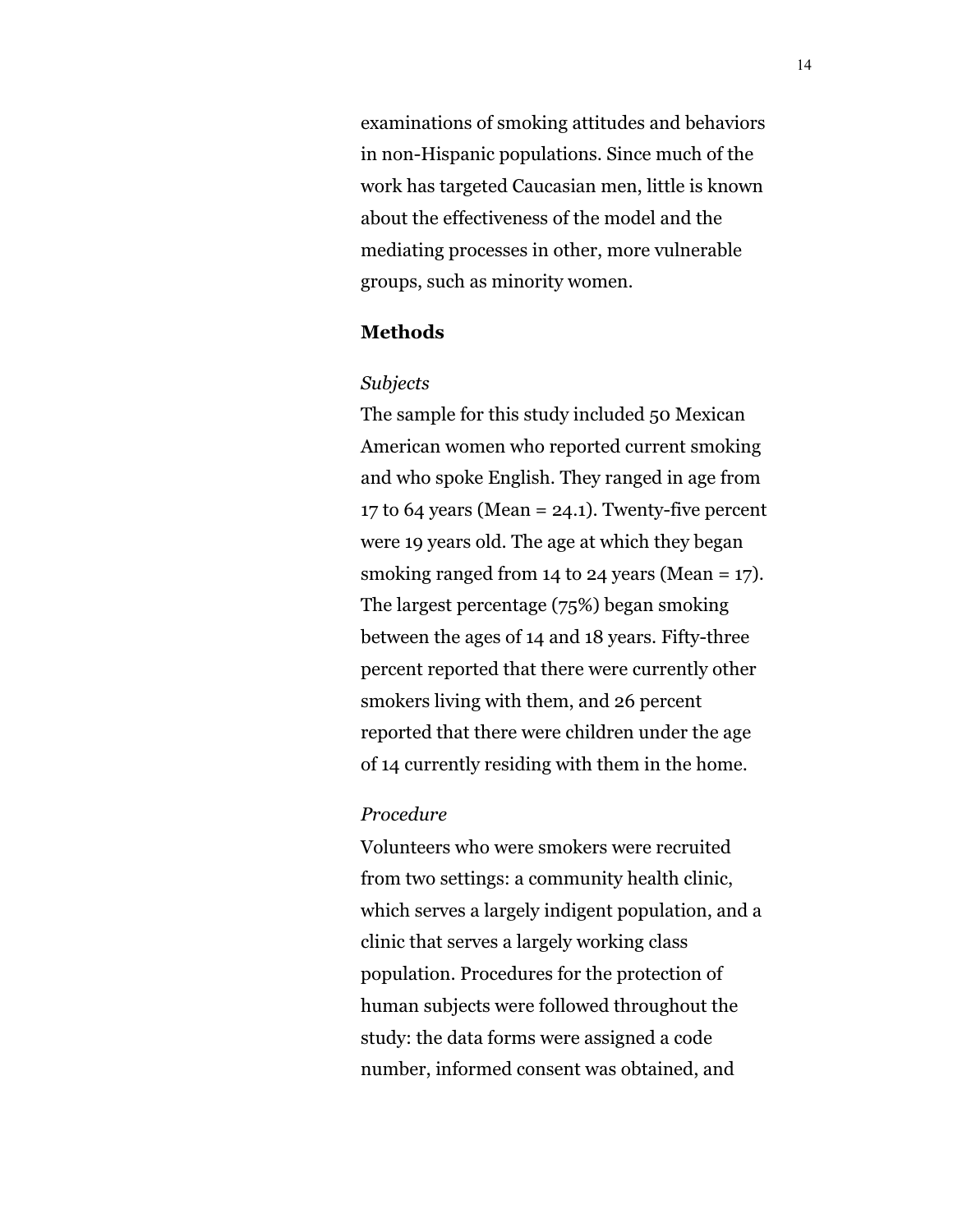participants could withdraw from the study at any time. It was explained that with the completion of the six questionnaires, the participants would receive \$10.00 and a lottery ticket. Participants completed the instruments in English, which took approximately 45 minutes.

*Study Variables and Instrumentation*

The Stages of Change questionnaire is a forcedchoice instrument that determines the category of intent related to smoking. If the participant quit smoking in the last six months, they were in the Action stage. Persons with cessation greater than six months were in the Maintenance stage. Participants who were categorized as "smokers" were asked whether they were seriously thinking about quitting in the next 30 days (Preparation stage), within the next 6 months (Contemplation), or they did not intend to quit smoking (Precontemplation).

The Processes of Change Questionnaire is a 40 item Likert-type scale. Four items for each of the 10 processes of change are answered on a scale of 1 (never) to 5 (repeatedly).**40** A panel of four experts established content validity. Construct validity through principal components factor analysis resulted in the 10-factor solution across time and geographically distinct samples.**<sup>41</sup>** Internal consistency was established with alpha coefficients ranging from .69 to .92.**42** Two scales, Social Liberation and Reinforcement

**<sup>40</sup>**Prochaska, 1988

**<sup>41</sup>**ibid

**<sup>42</sup>**ibid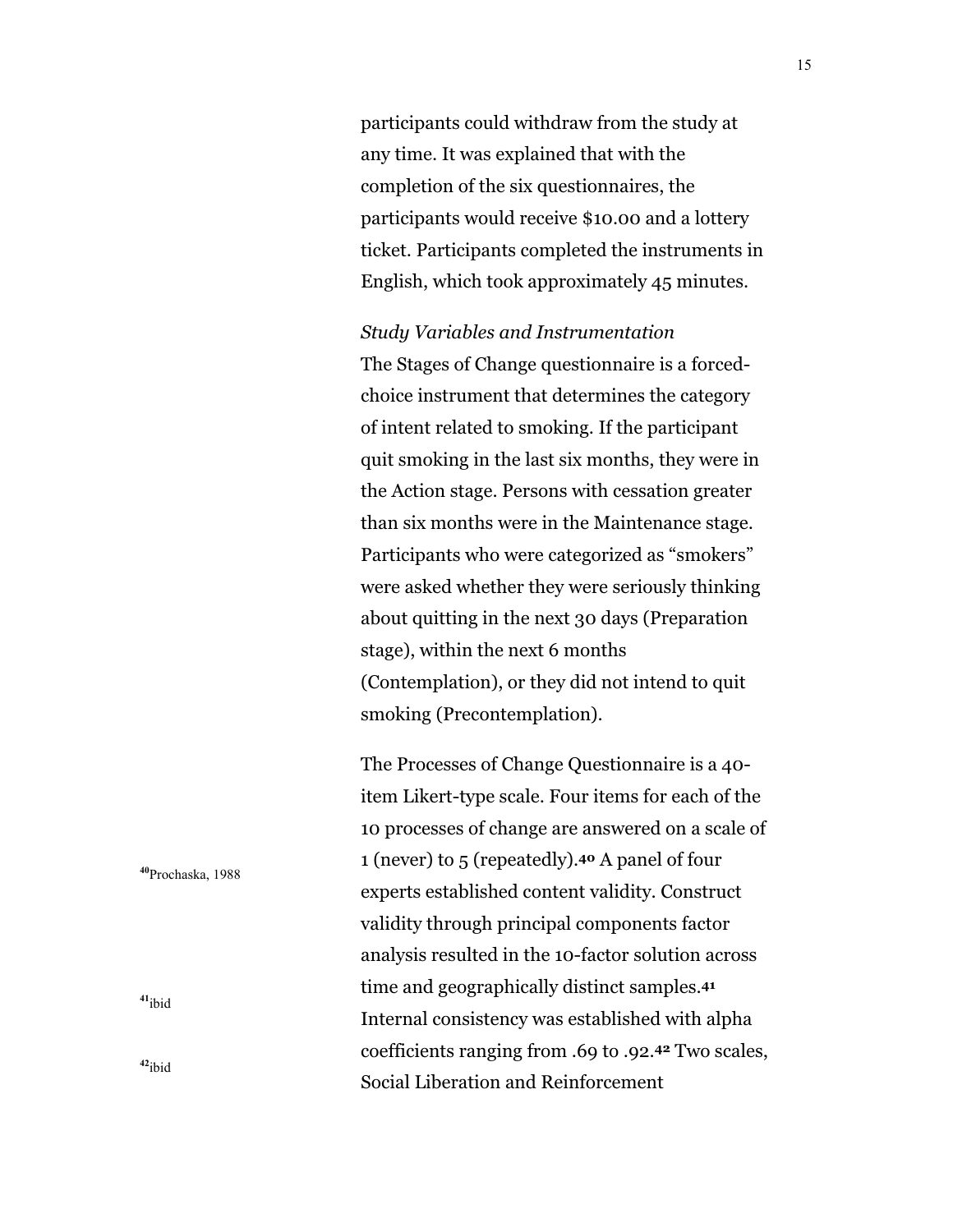Management, had coefficient alphas less than .80.**43** Each of the 10 questions in the subscale are summed and averaged with a possible range of scores for each subscale of 4-20.

The Self-Efficacy/Temptation Scale is a 10-item Likert-type scale with scores ranging from 1 (not at all tempted to smoke in a situation) to 5 (extremely tempted in a situation). The items are grouped into three categories: positive affect/social situations; negative affect situations; and habitual craving situations, and rates both temptations (cue strength) and selfefficacy for smoking cessation.**44** Internal consistency was established by Cronbach's alpha. Alpha coefficients were very high for the temptation measures ( $\alpha =$ , 97) and the confidence measures ( $\alpha = .98$ ).<sup>45</sup>

The Pros and Cons of Smoking scale was used to determine Decisional Balance. This instrument is a 20-item Likert-type scale describing factors about smoking ranging from 1 (not important) to 5 (extremely important).**46** Both subscales have acceptable internal consistency: pro ( $\alpha$ =.88) and con ( $\alpha$ =.89). This instrument was found to be a useful construct in predicting movement from Precontemplation to Contemplation and has also reliably differentiated smokers in different Stages

**<sup>44</sup>**ibid

**<sup>43</sup>**ibid

**<sup>45</sup>**Prochaska, J.O., DiClemente, C.C., Velicer, W.F., Ginpil, S., & Norcross, J.C. (1985). Predicting change in smoking status for selfchangers. *Addictive Behavior, 10*(4), 395-406.

**<sup>46</sup>**ibid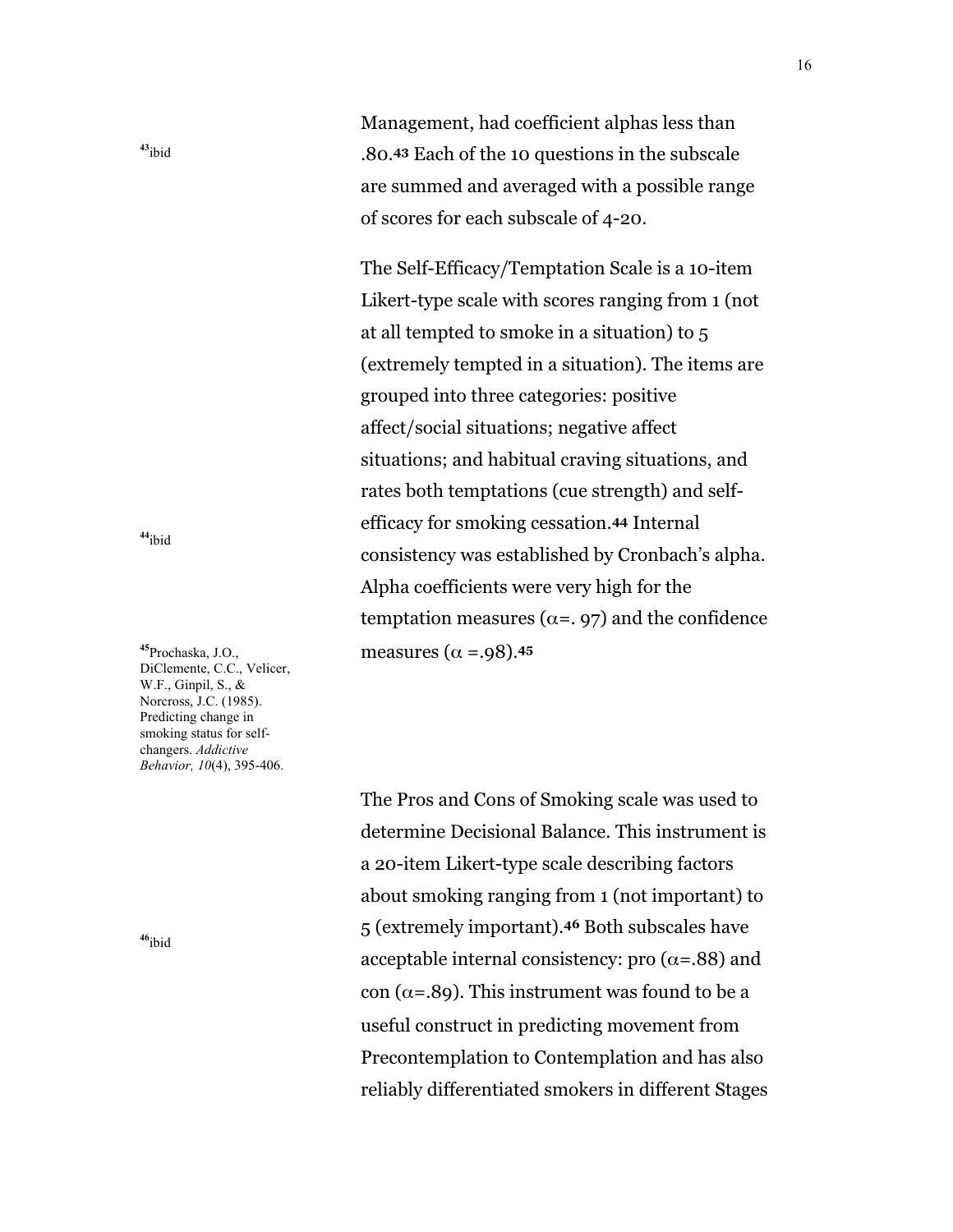# **<sup>47</sup>**Velicer, 1985 of Change.**<sup>47</sup>**

*Data Analysis*

To determine the associations among the Processes of Change related to Stages of Change, logistic regressions with single predictors were computed to determine which Process of Change was associated with movement across the Stages, from Precontemplation to Contemplation to Preparation. The dependent variable in the first regression model was Precontemplation (0), and Contemplation (1), excluding Preparation. The second model included Contemplation (0), and Preparation (1), excluding Precontemplation. These logistic regressions explained which processes of change were associated with movement from a lower stage to a more advanced stage. Three logistic regression models, by Stage of Change, acted on by 10 Processes of Change subscales, were computed. The process required that we first determine which Processes of Change to keep. A backward selection was used for a logistic regression model where each stage equals all ten processes of change subscales. The backward selection was set to drop all processes of change that had probability values greater than  $p = 0.25$ .

Next, logistic regression models were computed to fulfill the hierarchical model. The object was to determine the strength (influence) of the Processes of Change subscales in the model with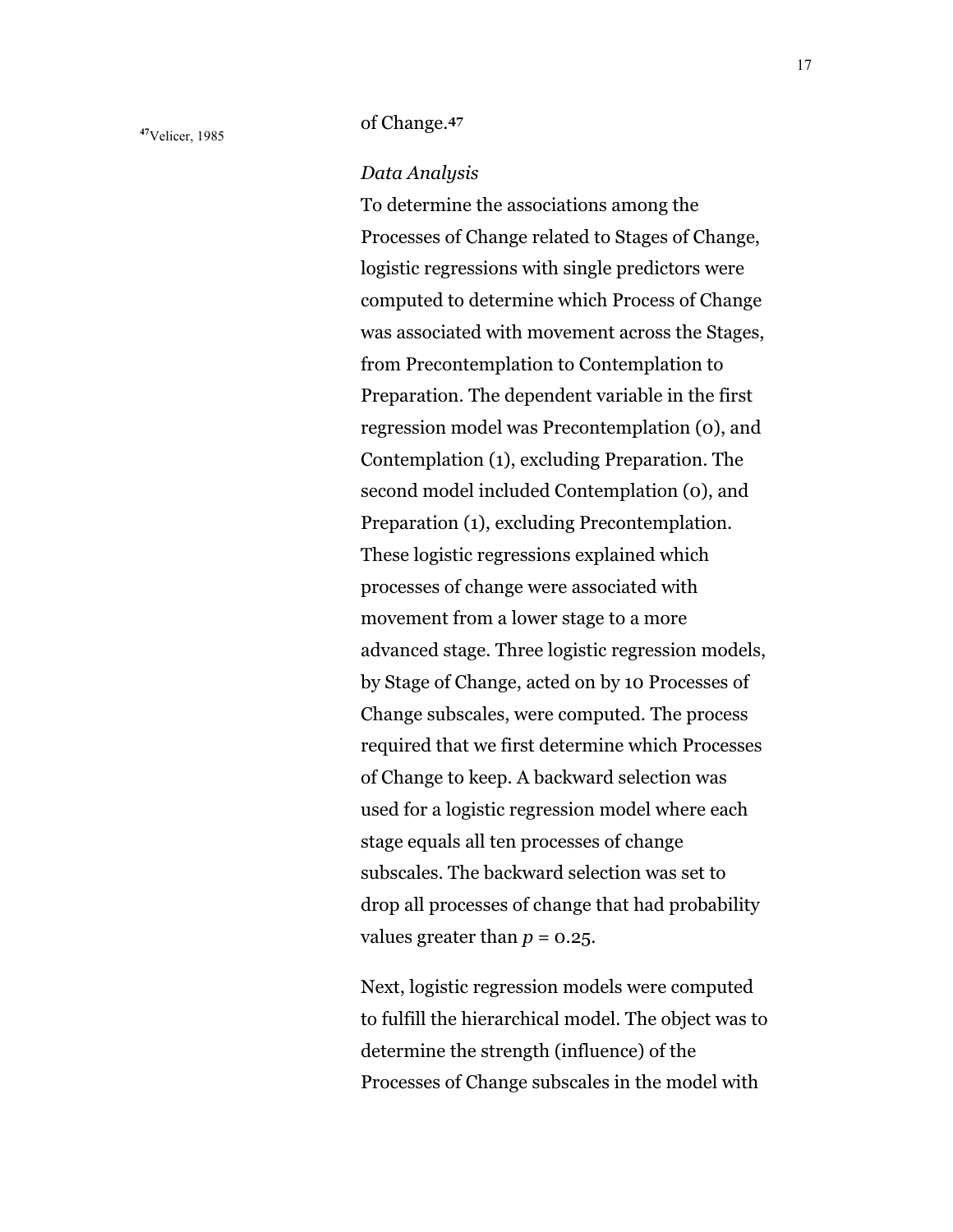<span id="page-17-0"></span>respect to the other predictors: the Self-Efficacy subscales and the Decisional Balance subscales. The determining factor was the Log Likelihood Chi-square value that was compared across three logistic models as follows:

- 1. Outcome: **Stages of Change** each level (**Precontemplation**, **Contemplation**, and **Preparation**) = Stage of Change.
- 2. Predictors: **Processes of Change** = **Process of Change**; **Self Efficacy** Subscales: (positive affect/social situations; negative affect situations; and habitual craving situations) = Self-Efficacy; **Decision Balance** Subscales (Pros & Cons) = Decisional Balance.

The Likelihood Ratio Chi- Square was compared among the six logistic regression runs (see [Table](#page-27-0) [2\).](#page-27-0) The Likelihood Ratio Chi-Square was the chisquare value for the predictors only, and was the difference between the -2 Log (Likelihood) Chi-Square for Intercept Only, and Intercept and Covariates (predictors).

#### **Findings**

The participants indicated their readiness to engage in a smoking cessation program by identifying the stage in which they currently considered themselves. Seventeen (34%) were in the Preparation stage; i.e., they intended to quit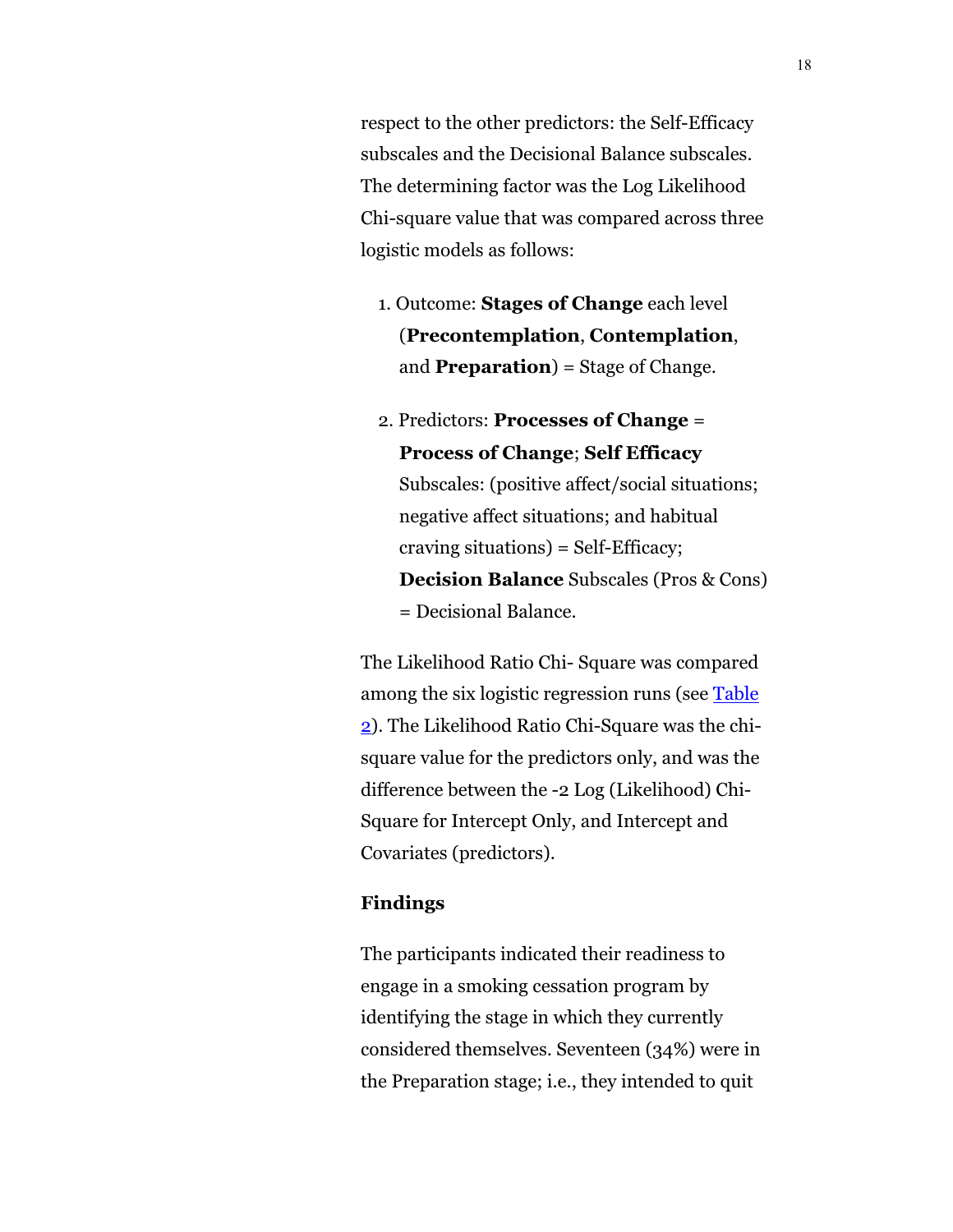within the next 30 days. Fourteen (28%) were in the Contemplation stage, considering smoking cessation in the next 60 days, and 19 (31.7 %) were in the Precontemplation stage, with no current plans to quit smoking.

The mean scores in this sample for Social Liberation were 16.47, Self-Liberation 14.90, Helping Relationships 14.3, Consciousness Raising 12.9, Counter-Conditioning 11.9, Dramatic Relief 11.3, Self-Re-evaluation 11.08, Reinforcement Management 9.68, and Stimulus Control 8.03. The Self-Efficacy Scale was divided into three scores: positive affect/social situations, negative affect/social situations, and habitual craving situations. In the "positive affect/social situations" the mean score was 20.3, with a minimum of 6.0, and a maximum of 29.0. "Negative affect situations" had a mean score of 20.1, with a minimum of 6.0, and a maximum of 30.0. The "habitual craving situations" exhibited a mean of 10.2, with a minimum of 5.0, and a maximum of 20.0. The Pros and Cons of Smoking exercise (the Decisional Balance scale) was strongly weighted in the cons of smoking. Eight participants had scores in which the "pros" outweighed the cons of smoking. One participant had equal scores. In the cons of smoking the mean score was 34.3, with a minimum score of 20.0 and a maximum score of 47.0. The "pros" of smoking exhibited a mean of 25.1, with a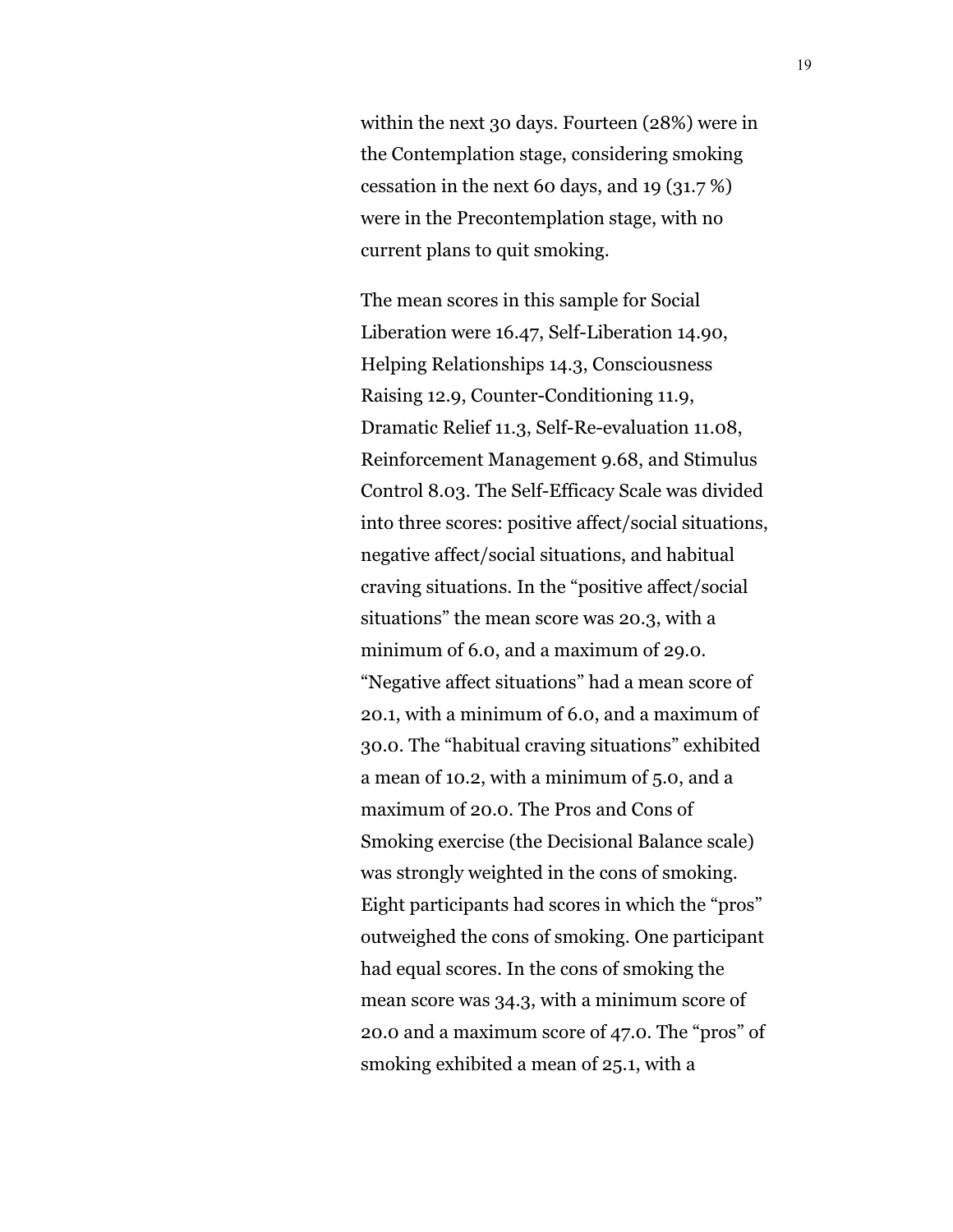minimum of 10.0 and a maximum of 38.0.

#### *Data Reduction*

 For Specific Aim 1, the examination of the Processes of Change and their relationships among the Stages of Change, logistic regression models were computed among Processes of Change and Precontemplation (model 1), Contemplation (model 2), and Preparation (model 3). There were no Processes of Change associated with the Precontemplation Stage. In the Contemplation stage, Environmental Reevaluation and Reinforcement Management showed significant associations with the stage. In the Preparation stage, only Consciousness Raising showed a significant association with forward movement across the stage.

*Relationships Among Processes of Change, Self-Efficacy, Decisional Balance and Stages of Change*

For Specific Aim 2, to determine the relationships among the Processes of Change, Stages of Change, Decisional Balance and Self-Efficacy, six hierarchical regression models were computed. The first model, (Precontemplation = Process of Change + Decisional Balance + Self-Efficacy) showed no significant hierarchical models associated with the Precontemplation stage. The first hierarchical model in the Contemplation stage (Contemplation = Decisional Balance + Process of Change) showed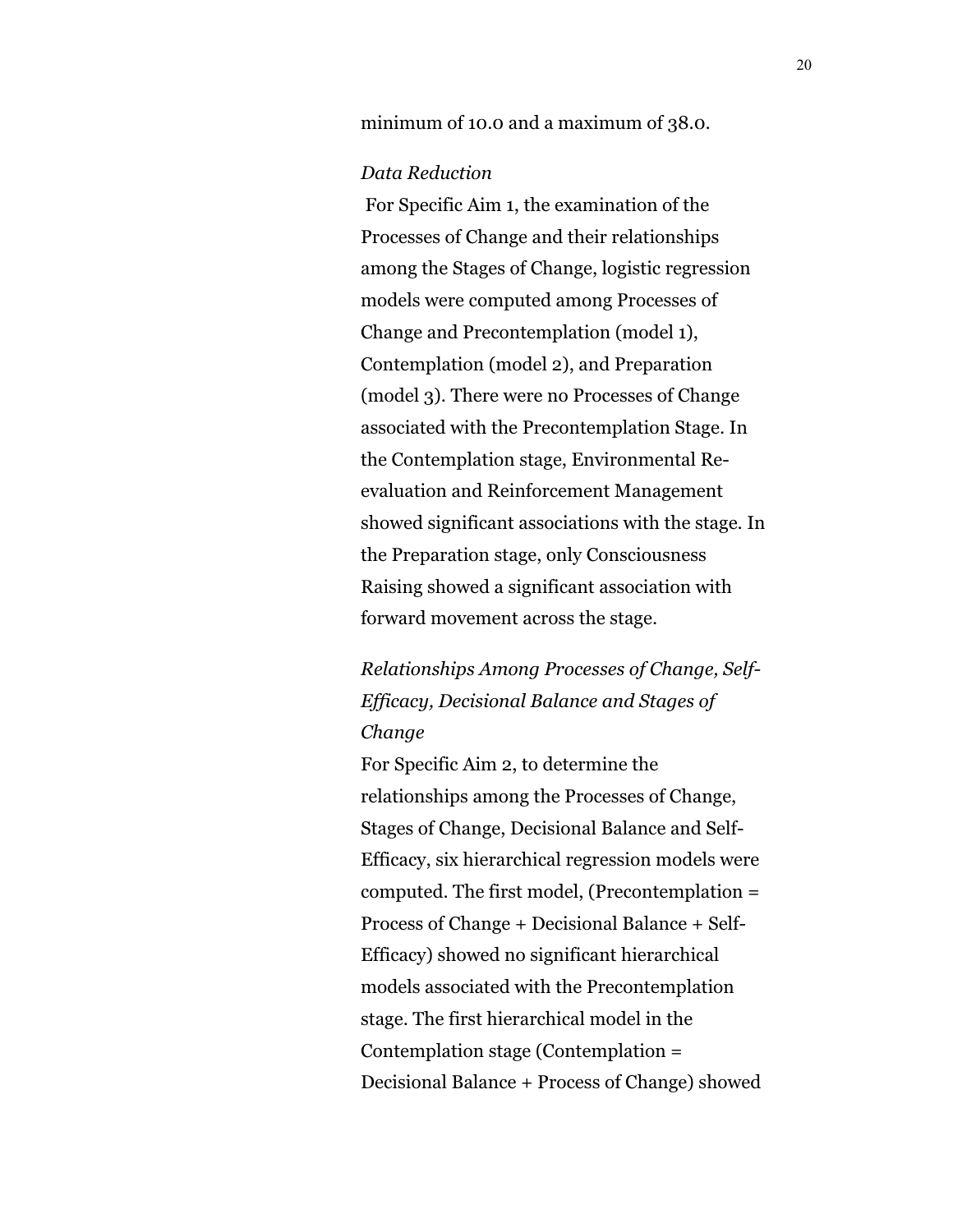<span id="page-20-0"></span>significant associations with Self-Liberation, Dramatic Relief, Environmental Re-evaluation and Reinforcement Management. Decisional Balance showed no contribution to the model. The second model (Contemplation = Self Efficacy + Decisional Balance + Process of Change) showed significant associations with Self-Liberation, Dramatic Relief, Environmental Reevaluation, Helping Relationships, and Reinforcement Management. Decisional Balance and Self-Efficacy showed no contribution to the model. The first and second hierarchical model in the Preparation stage (Preparation = Process of Change = Decisional Balance and Preparation = Self-Efficacy + Decisional Balance + Process of Change) showed a significant association of Consciousness Raising, without a significant contribution of Decisional Balance or Self Efficacy. [Table 3 d](#page-28-0)isplays the six hierarchical models for the Stages of Change.

#### **Discussion**

Like other investigations where subjects used few Processes of Change in the Precontemplation Stage, these women used none.**48** The use of Dramatic Relief in the Contemplation stage is consistent with the use of the process shown by other investigators.**49** For other samples, subjects in the Contemplation stage were found to gather information and evaluate their smoking habit.**<sup>50</sup>** In this sample, Environmental Re-Evaluation,

**<sup>48</sup>**ibid

**<sup>49</sup>**Prochaska, 1994

**<sup>50</sup>**Prochaska, 1992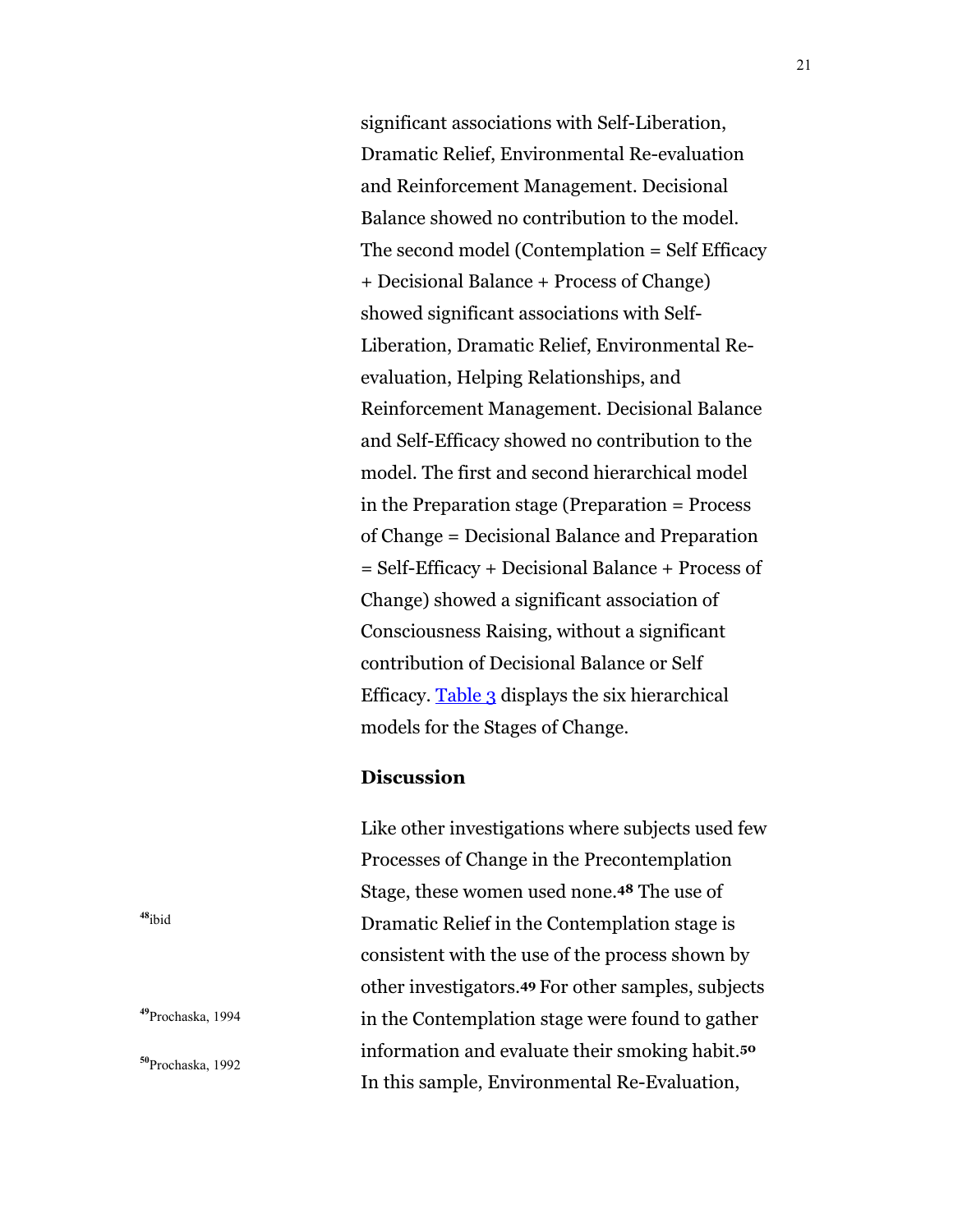**<sup>51</sup>**Marin, 1990

**<sup>52</sup>**Perez-Stable, 1998

**<sup>53</sup>**Marin, B.V., Perez-Stable, E.J., Marin, G., Sabogal, F., & Otero-Sabogal, R.(1990). Attitudes and behaviors of Hispanic smokers: Implications for cessation interventions. *Health Education Quarterly, 17*(3), 287-297.

Reinforcement Management, and Self-Liberation were additionally associated with the movement from Contemplation to Preparation stage. These processes are most frequently associated with the Preparation and Action stages in other samples studied.**51** The processes of choosing, committing to act, and assessing how one's behavior affects others were important constructs in this group of Mexican American women. The Latino sample studies by Perez-Stable and colleagues**52** used strategies for smoking cessation similar to these processes, such as *familiaismo* (love of family), awareness of the negative effect of smoking on children and others, and setting a good example for children. Work by Marin and colleagues**<sup>53</sup>** showed that Hispanics (Mexican and Central Americans) used the strategy of willpower to initiate smoking cessation. This construct/process is remarkably similar to the Process of Self-Liberation, indicating that the notion of perceived ability to change one's behavior is a salient construct in this ethnic group.

In this study, Decisional Balance (the Pros and Cons of smoking) and Self-Efficacy did not contribute to the results of the hierarchical regressions. These findings do not correspond with other studies that examined smoking among Latinos. The cons of smoking, i.e., the negative effects of smoking behavior on others was a salient theme in motivating smoking cessation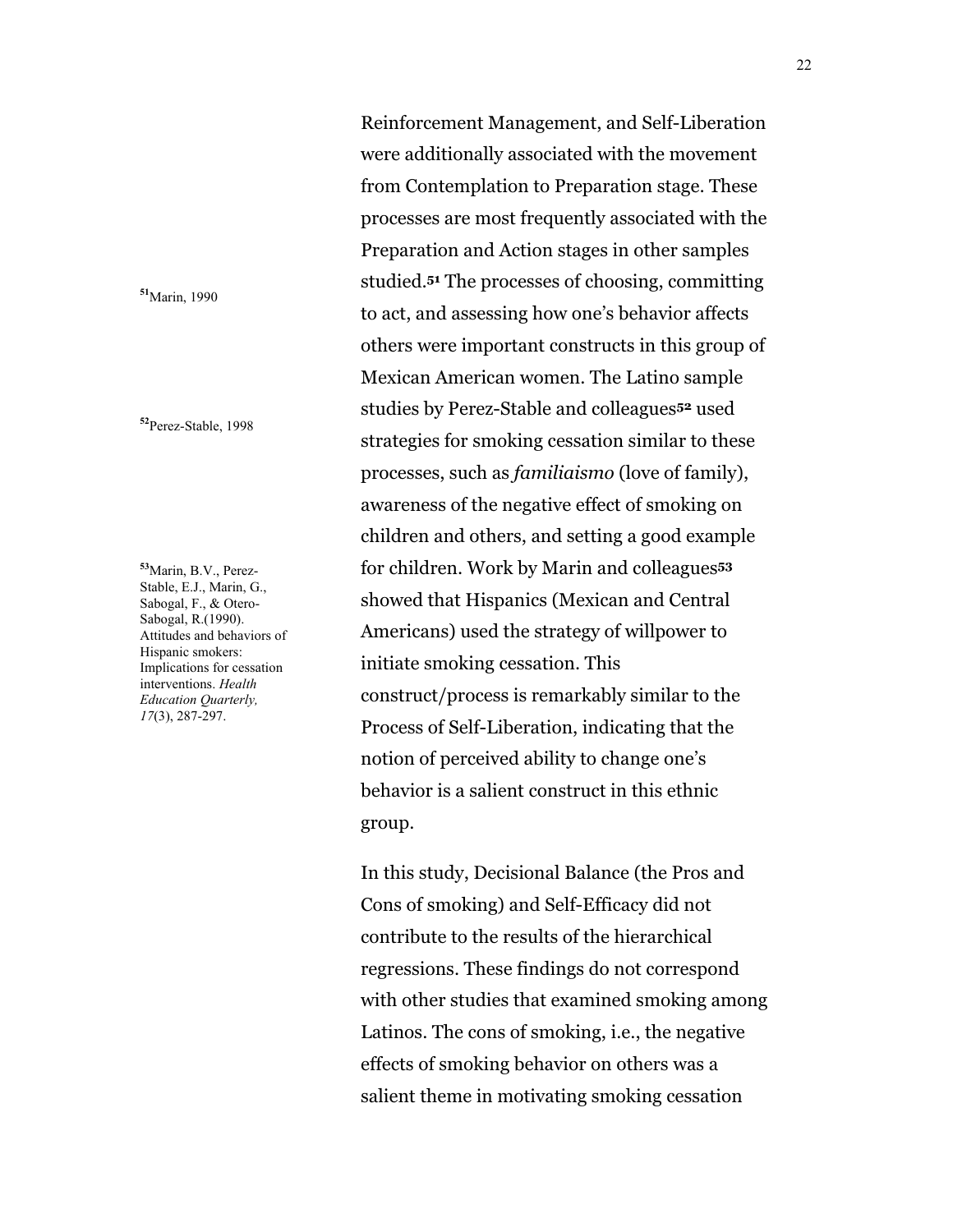**<sup>54</sup>**Perez-Stable, E.J., Marin, G. & Posner, S.F. (1998). Ethnic comparison of attitudes and beliefs about cigarette smoking. *Journal of General Internal Medicine, 13*, 167-174.

**<sup>55</sup>**ibid

**<sup>56</sup>**Brown, J. M. (1996).Redefining smoking and the self as a nonsmoker. *Western Journal of Nursing Research, 18*(4), 414-428.

among Latino individuals.**54** In other samples, those in the Preparation stage had the highest values on the con of the decisional balance scale, and were also found to be the least tempted in Situational Temptation (Self-Efficacy).**55** While the cons of smoking was a salient variable in other groups of Latino subjects, this variable did not contribute to the models in this study. The variables important to this sample of Mexican American women included those Processes of Change that indicate decision making and commitment (Self-Liberation), supportive relationships (Helping Relationships), awareness of the problem behavior (Consciousness Raising), and concern for others (Environmental Re-evaluation). These findings suggest that strategies useful in enhancing these processes such as values clarification, social support, decision-making therapy, and empathy training might be beneficial in strengthening the decision and commitment for smoking cessation in Mexican American women.

Recent work by Brown**56** shows that adults who quit smoking demonstrate a distinct psychosocial process during the quitting phase. Using a grounded theory method, Brown described the major theoretical categories used as individuals redefine smoking and the self as nonsmokers: recognizing the need to quit, making the decision, learning to be a nonsmoker, and sustaining the quit. Brown's substantive theory is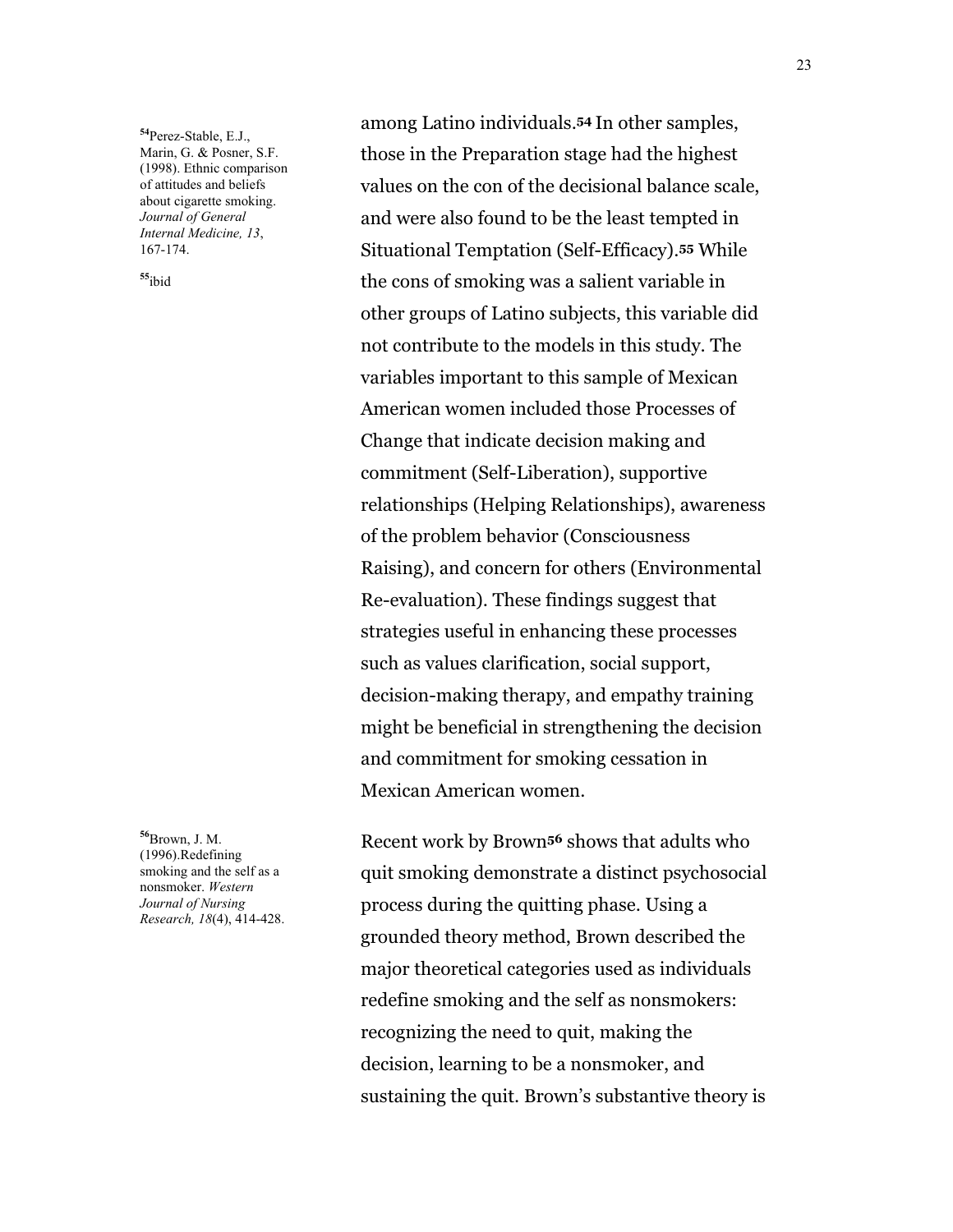conceptually congruent with the findings from this study. The initial step in the process of redefining oneself as a non-smoker is the recognition of the need to quit. The processes of Self-Liberation, Environmental Re-evaluation and Dramatic Relief were important concepts/strategies in this study, and are similar to constructs used in studies by Marin and others**57** and Perez-Stable and colleagues.**<sup>58</sup>** Clearly, the processes described by Prochaska and colleagues**<sup>59</sup>** of thinking about the negative effects of smoking and coming to some conclusion are salient mediators in decisionmaking for smoking cessation across study and ethnic groups.

Three important limitations of our study should be noted. First, the complete model of the TTM was not explored. Information about the full model might be obtained by including women who are actively attempting to quit smoking and women who are maintaining smoking cessation. Second, the sample size precluded a complete path analysis, so while our regression analyses showed no direct effects of Self-Efficacy on Stages of Change, these variables may have mediated the effects of the Processes of Change. Last, we did not assess the acculturation of these Mexican American women. These results indicated that this sample of Mexican American women use different Processes of Change than do other samples of Caucasian subjects; this might

**<sup>57</sup>**Marin, 1990 **<sup>58</sup>**Perez-Stable, 1998

**<sup>59</sup>**Prochaska, 1985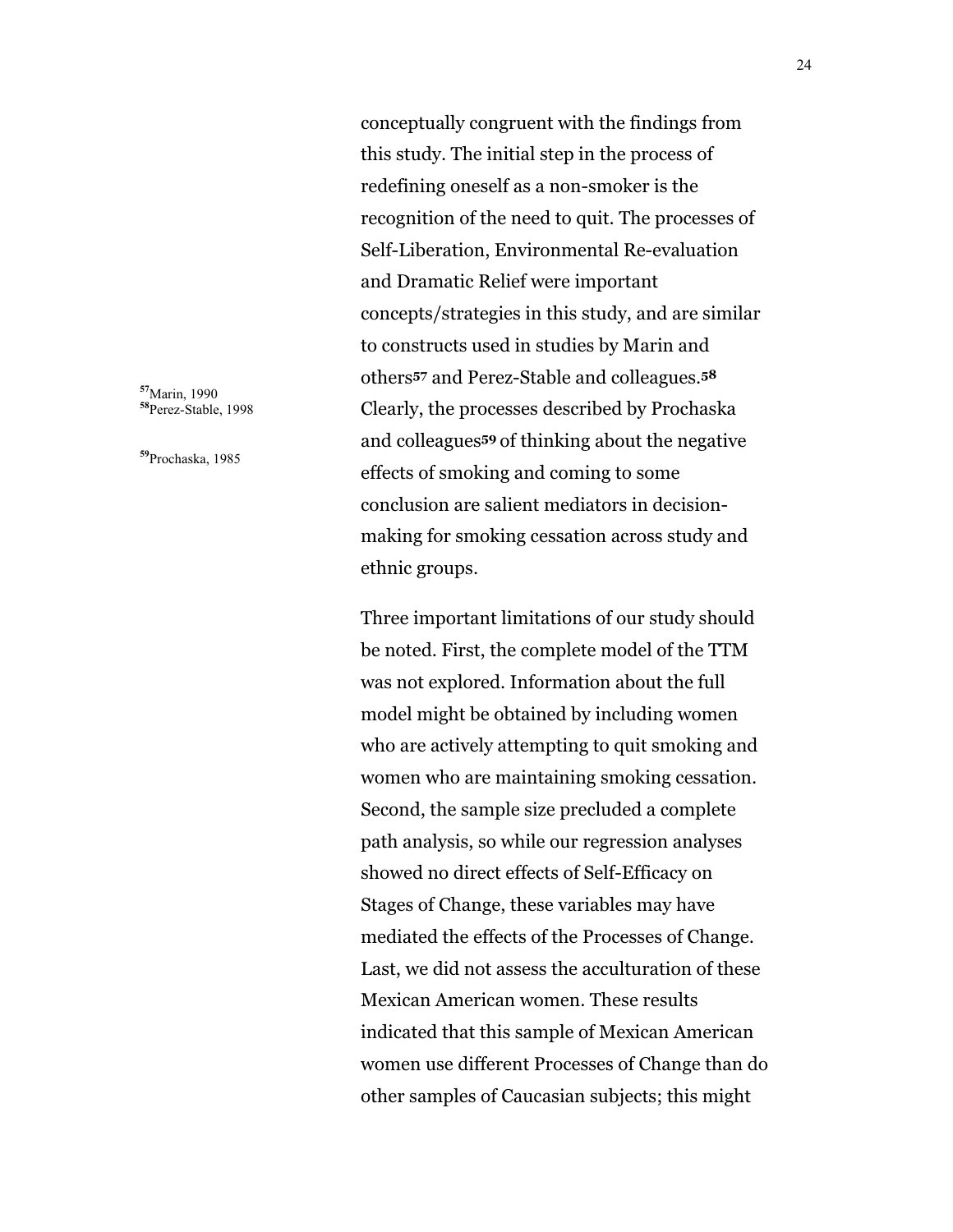be due to cultural assimilation, rather than ethnic differences.

#### *Clinical Implications*

The largest portion of the smokers in this study (31.7%) was in the Precontemplation stage (no intention of initiating a quit attempt in the near future). Most smoking cessation interventions are aimed at those individuals in the Preparation or Action stage, composed of those people who have made the decision to quit. With a large number of smokers in the Precontemplation stage, the majority of interventions designed for individuals in the Action stage will unlikely prove successful. It is important that interventions be designed that target the majority of smokers who are not in the Preparation or Action stage. Because the majority of smokers move to the next adjacent stage, interventions must be designed that would move smokers in the early stages to the adjacent stage. Increasing the use of the Processes of Change among those in Precontemplation may be a useful tool. Increasing the sense of mastery, i.e., the smoker's self-efficacy, may also prove helpful in encouraging the individual to progress to the next stage. Thus, an important area for research would be the investigation of increasing the selfefficacy and use of the processes of change among smokers in the Precontemplation stage. Movement to the next stage, that of Contemplation, would be consistent with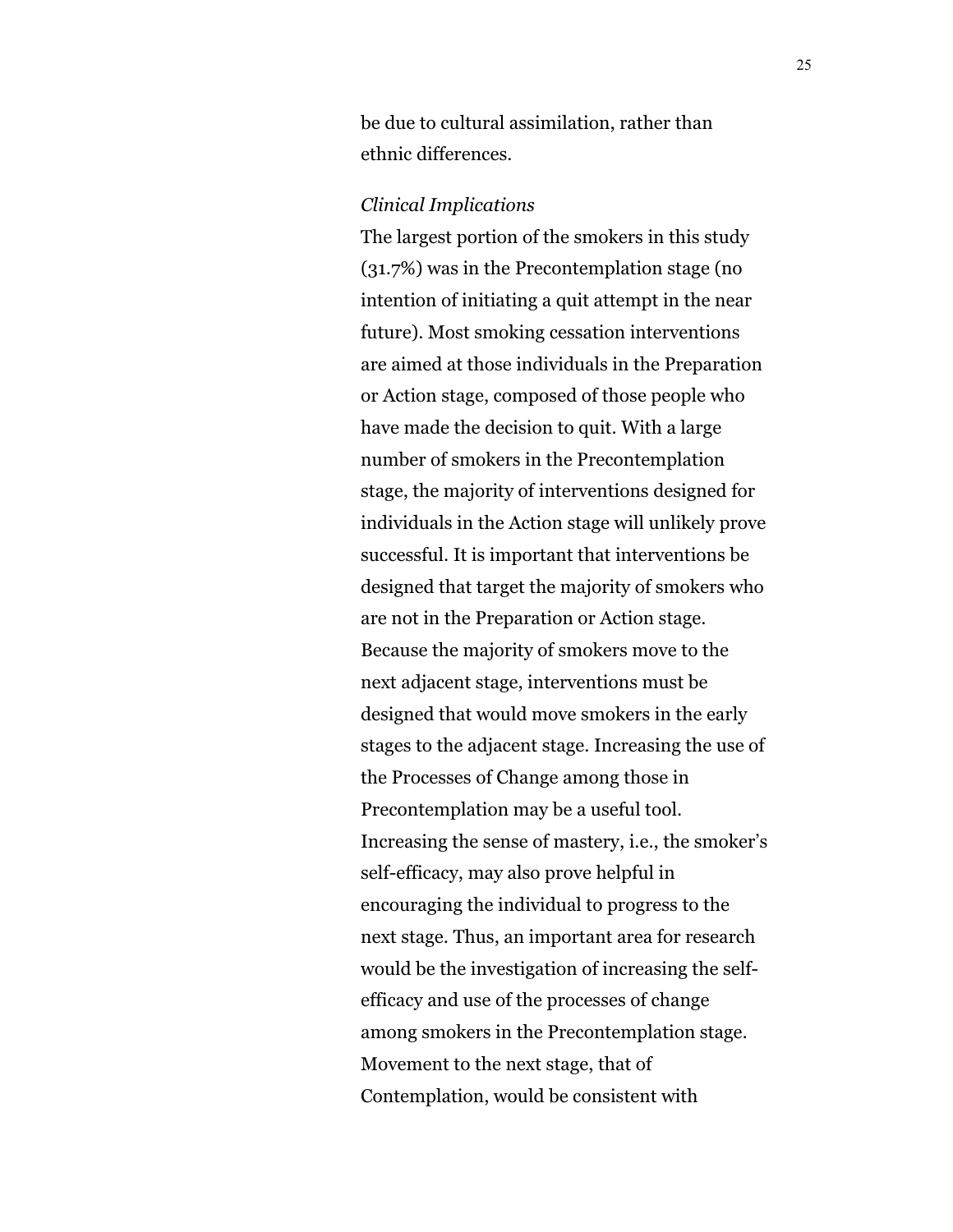previous research findings and would allow interventions to be tailored to the right stage at the right time.

In Mexican American participants, such as the sample recruited for this study, the context of smoking behavior may be more complex and different than in other samples. The context of the problem of smoking behavior should be examined for the intrapersonal, interpersonal, organizational, community, public policy, and cultural factors affecting this behavior. Additionally, the individual beliefs and attitudes related to smoking cessation are developed and maintained within social and organizational contexts. Interventions might be more innovative if developed within these contexts. The problem of smoking cessation has been examined extensively using the TTM as a guide for the prediction of individual's stages of readiness to change. However, the majority of the multiple variations of the model have not been derived from participants who are ethnically and socioeconomically diverse.

Smoking behavior is a significant health problem that presents with variety in the nature, manifestation, causative factors, level of severity, and under different conditions and among different persons.**60** The multiple facets of a health behavior has been termed the *theory of the problem*, whereby theory is used to

**<sup>60</sup>**Sidani, S., & Braden C. J. Chapter 3: The Theory-Drive Approach to Effectiveness Research, in *Evaluating nursing interventions: A theory driven approach* (Sage,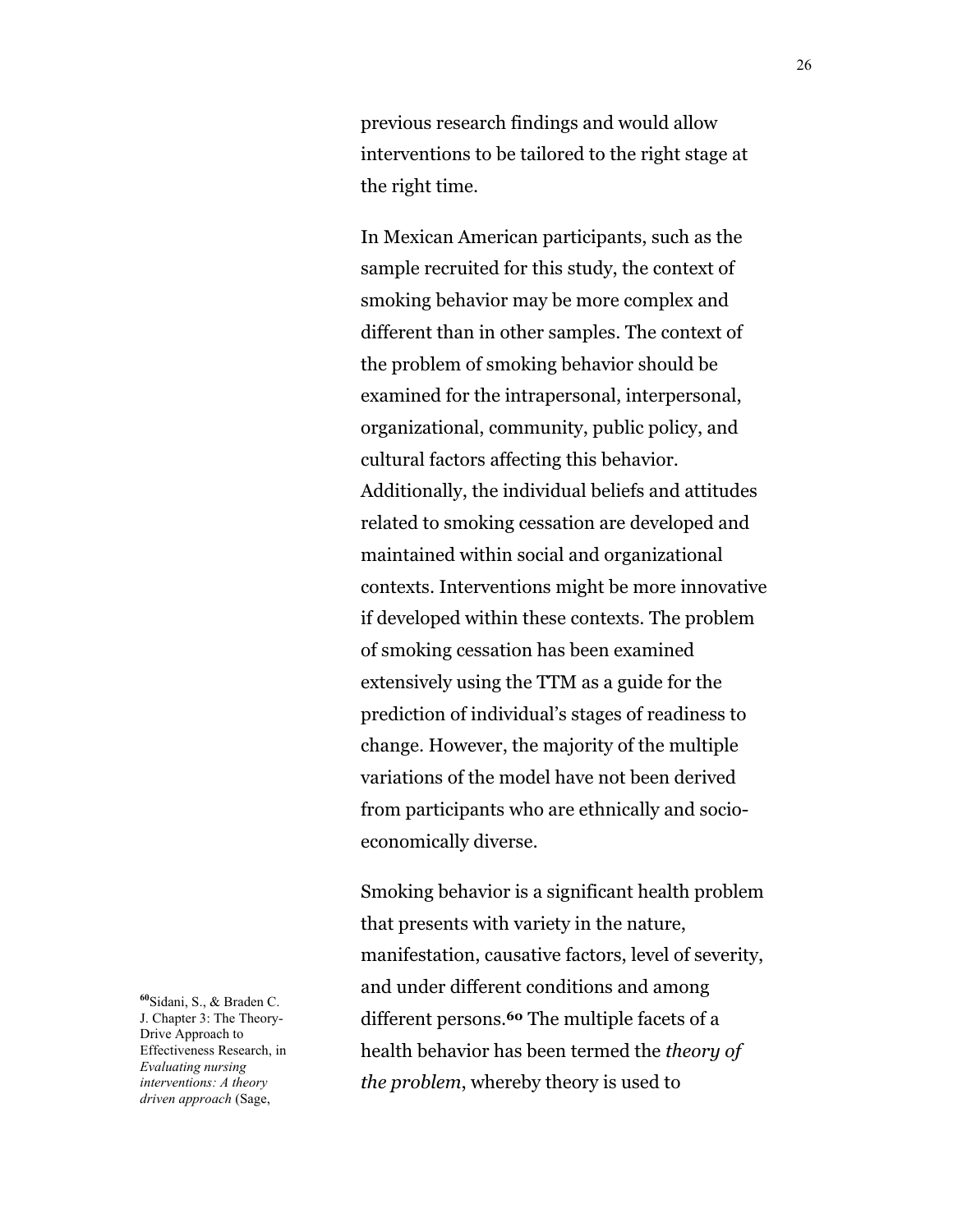Thousand Oaks, CA), p. 43. **<sup>61</sup>**Sidani, S. (1996).Methodological issues in outcomes research. *Canadian Journal of Nursing Research, 28*(3), 87-94.

**<sup>62</sup>**Chen, H., & Rossi, P.H. (1983). Evaluating with sense: a theory-driven approach. *Evaluation Reviews, 7***,** 283-302.

understand how a specific health problem is socially produced and maintained.**61** The results of this study showed that the processes of change for readiness to quit smoking are not inclusive to particular Stages of Change. More work is needed in describing the mediators salient to each stage of change before an intervention can be developed.

More work needs to be done in determining the application of the TTM to groups with diverse cultural and economic backgrounds. What little has been done has demonstrated that smoking behavior has a wide variety of meanings within cultural and economic groups. Future investigations should include the selection of appropriate theoretical constructs. This would provide the investigator with a number of advantages in designing an effective intervention: it would help to identify the target population, identify the study variables, specify the appropriate times for measuring outcome variables, and clarify the relationships among the treatment, and mediating, moderating, and outcome variables.**<sup>62</sup>**

*Acknowledgements:*

*Grateful appreciation is extended to Bruce Paper, John Cornell, and anonymous reviewer for assistance in the preparation of this manuscript.*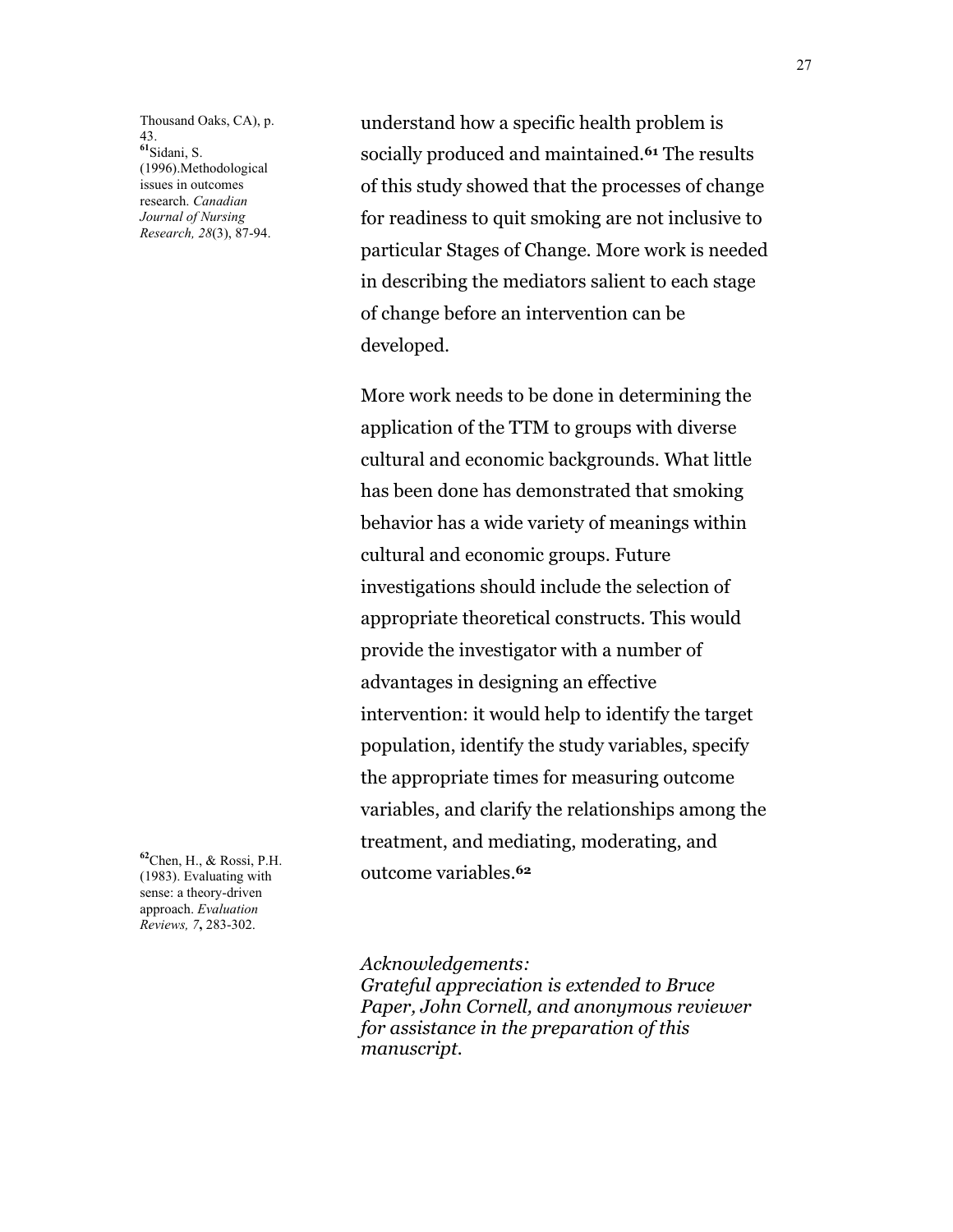#### <span id="page-27-0"></span>**Table 1 Processes of Change**

| <b>Process of Change</b>           | <b>Description</b>                                         |
|------------------------------------|------------------------------------------------------------|
| <b>Consciousness Raising</b>       | Increasing information about the problem                   |
| Self Re-evaluation                 | Assessing how one thinks about oneself with respect to the |
|                                    | problem behavior                                           |
| Self-Liberation                    | Choosing or committing to act                              |
| Counter-Conditioning               | Substituting alternatives                                  |
| Stimulus Control                   | Avoiding the behavior                                      |
| Reinforcement Management           | Rewarding oneself                                          |
| Helping Relationships              | Being open about problems with people who care             |
| <b>Dramatic Relief</b>             | Expressing feelings about one's problems                   |
| <b>Environmental Re-evaluation</b> | How one's problem affects others                           |
| Social Liberation                  | Increasing alternatives for problem behaviors              |
|                                    |                                                            |

## *[\(back to text\)](#page-7-0)*

## **Table 2 Summary of Hypothesized Models**

| Stage = Process of Change + Decisional Balance + Self Efficacy | (Full Model)         |
|----------------------------------------------------------------|----------------------|
| Stage = Process of Change + Decisional Balance                 | (POC, DB only model) |
| Stage $=$ Process of Change                                    | (POC only model)     |

**Note:** POC = Process of Change; DB = Decisional Balance

### *[\(back to text\)](#page-17-0)*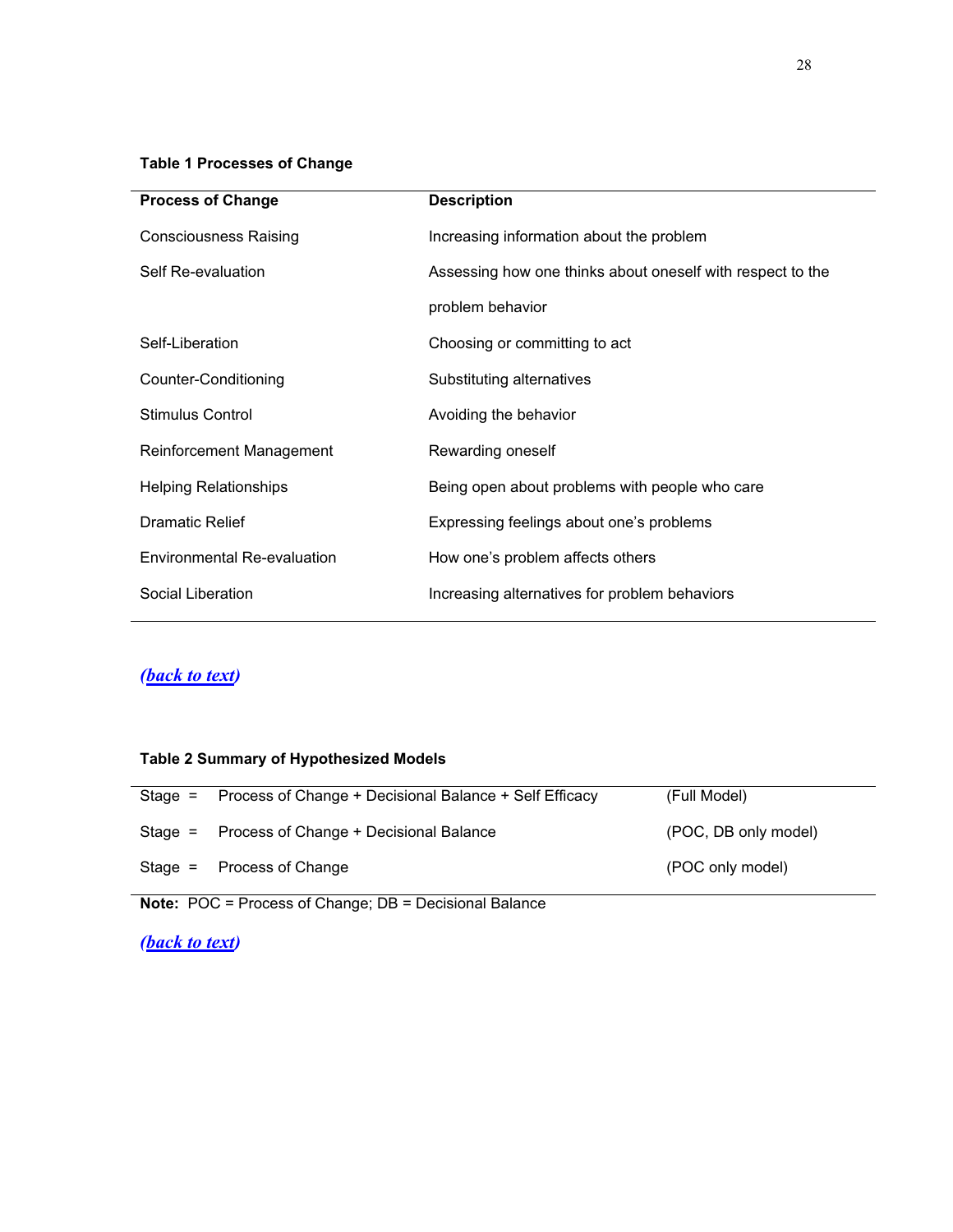| <b>Pre- Contemplation Stage of Change</b> |               | $X^2$   | df | p                | 0. R. | 95% CL                                |       |
|-------------------------------------------|---------------|---------|----|------------------|-------|---------------------------------------|-------|
| $PRE = SE + DB + POC$                     | Model - 2LL   | 13.39   | 8  | 0.0992           |       |                                       |       |
| Self Efficacy Subscales                   | <b>REPOS</b>  | 0.42    | 1  | 0.7247           | 1.042 | 0.828<br>$\overline{\phantom{0}}$     | 1.313 |
|                                           | <b>NAST</b>   | $-0.40$ | 1  | 0.5114           | 0.820 | 0.453                                 | 1.484 |
|                                           |               |         |    |                  |       | -                                     |       |
|                                           | <b>HCST</b>   | 0.09    | 1  | 0.733            | 1.094 | 0.652<br>-<br>0.880                   | 1.836 |
| <b>Decisional Balance Subscales</b>       | <b>PROS</b>   | 0.01    | 1  | 0.8928           | 1.009 | $\overline{\phantom{0}}$              | 1.157 |
|                                           | CONS          | 0.07    | 1  | 0.2753           | 1.070 | 0.948<br>$\overline{\phantom{0}}$     | 1.208 |
| Process of Change Subscales               | <b>CR</b>     | $-0.17$ | 1  | 0.1357           | 0.846 | 0.678<br>$\overline{\phantom{0}}$     | 1.054 |
|                                           | <b>SL</b>     | 0.10    | 1  | 0.4293           | 1.105 | 0.863<br>$\overline{\phantom{a}}$     | 1.415 |
|                                           | <b>SR</b>     | 0.15    | 1  | 0.2081           | 1.164 | 0.919<br>$\qquad \qquad \blacksquare$ | 1.476 |
| $PRE = DB + POC$                          | Model - 2LL   | 10.39   | 5  | 0.0650           |       |                                       |       |
| <b>Decisional Balance Subscales</b>       | <b>PROS</b>   | $-0.05$ | 1  | 0.2768           | 0.947 | 0.859<br>$\overline{\phantom{0}}$     | 1.045 |
|                                           | <b>CONS</b>   | 0.07    | 1  | 0.2470           | 1.070 | 0.954<br>$\overline{\phantom{0}}$     | 1.200 |
| Process of Change Subscales               | <b>CR</b>     | $-0.18$ | 1  | 0.0826           | 0.836 | 0.682<br>$\overline{\phantom{0}}$     | 1.023 |
|                                           | <b>SL</b>     | 0.14    | 1  | 0.2257           | 1.152 | 0.917<br>$\overline{\phantom{0}}$     | 1.447 |
|                                           | <b>SR</b>     | 0.11    | 1  | 0.3072           | 1.120 | 0.901<br>$\qquad \qquad \blacksquare$ | 1.392 |
|                                           |               |         |    |                  |       |                                       |       |
| $PRE = POC$                               | Model - 2LL   | 7.94    | 3  | 0.0473           |       |                                       |       |
|                                           | CR            | $-0.16$ | 1  | 0.1132           | 0.855 | 0.704<br>$\overline{\phantom{a}}$     | 1.038 |
|                                           | <b>SL</b>     | 0.19    | 1  | 0.0886           | 1.211 | 0.972<br>$\overline{\phantom{a}}$     | 1.502 |
|                                           | <b>SR</b>     | 0.13    | 1  | 0.1661           | 1.141 | 0.947<br>$\qquad \qquad \blacksquare$ | 1.374 |
| <b>Contemplation Stage of Change</b>      |               | $X^2$   | Df | $\boldsymbol{p}$ | 0.R.  | 95% CL                                |       |
| $CONT = SE + DB + POC$                    | $Model - 2LL$ | 24.70   | 10 | 0.0059           |       |                                       |       |
|                                           |               |         |    |                  |       |                                       |       |
| Self Efficacy Subscales                   | <b>REPOS</b>  | $-0.62$ | 1  | 0.1323           | 0.54  | 0.242<br>$\overline{\phantom{a}}$     | 1.206 |
|                                           | <b>NAST</b>   | 0.30    | 1  | 0.5525           | 1.354 | 0.498<br>$\blacksquare$               | 3.685 |
|                                           | <b>HCST</b>   | 0.31    | 1  | 0.2416           | 1.362 | 0.812<br>$\blacksquare$               | 2.284 |
| <b>Decisional Balance Subscales</b>       | <b>PROS</b>   | 0.16    | 1  | 0.0799           | 1.178 | 0.981<br>$\qquad \qquad \blacksquare$ | 1.415 |
|                                           | <b>CONS</b>   | $-0.02$ | 1  | 0.8150           | 0.983 | 0.853<br>$\qquad \qquad \blacksquare$ | 1.134 |
| Process of Change Subscales               | <b>SL</b>     | 0.52    | 1  | 0.0185           | 1.680 | 1.091<br>$\blacksquare$               | 2.586 |
|                                           | <b>DR</b>     | $-0.57$ | 1  | 0.0040           | 0.566 | 0.384<br>$\blacksquare$               | 0.834 |
|                                           | <b>HR</b>     | 0.39    | 1  | 0.0418           | 1.474 | 1.014<br>$\blacksquare$               | 2.142 |
|                                           | ER            | 0.50    | 1  | 0.0112           | 1.657 | 1.122<br>$\blacksquare$               | 2.447 |
|                                           | <b>RM</b>     | $-0.52$ | 1  | 0.0068           | 0.596 | 0.410<br>$\blacksquare$               | 0.867 |
|                                           |               |         |    |                  |       |                                       |       |
| $CONT = DB + POC$                         | Model - 2LL   | 19.14   | 7  | 0.0078           |       |                                       |       |
| <b>Decisional Balance Subscales</b>       | <b>PROS</b>   | 0.11    | 1  | 0.1184           | 1.111 | 0.974<br>$\sim$ $-$                   | 1.267 |
|                                           | CONS          | $-0.02$ | 1  | 0.7876           | 0.982 | 0.862<br>$\qquad \qquad \blacksquare$ | 1.119 |
| Process of Change Subscales               | SL            | 0.35    | 1  | 0.0337           | 1.417 | 1.027                                 | 1.955 |
|                                           | DR            | $-0.42$ | 1  | 0.0061           | 0.656 | 0.485                                 | 0.886 |
|                                           | HR.           | 0.29    | 1  | 0.0719           | 1.331 | 0.975                                 | 1.817 |
|                                           | ER            | 0.41    | 1  | 0.0176           | 1.508 | 1.074                                 | 2.116 |
|                                           | <b>RM</b>     | $-0.41$ | 1  | 0.0087           | 0.661 | 0.486<br>$\blacksquare$               | 0.901 |
| <b>CONT = POC</b>                         | Model - 2LL   | 16.47   | 5  | 0.0056           |       |                                       |       |
|                                           | <b>SL</b>     | 0.27    | 1  | 0.548            | 1.312 | 0.994<br>$\blacksquare$               | 1.731 |
|                                           | DR            | $-0.37$ | 1  | 0.1453           | 0.688 | 0.518<br>$\qquad \qquad \blacksquare$ | 0.915 |
|                                           | HR            | 0.27    | 1  | 0.0716           | 1.305 | 0.977                                 | 1.745 |
|                                           | ER            | 0.33    | 1  | 0.0282           | 1.392 | $\qquad \qquad \blacksquare$<br>1.036 | 1.872 |
|                                           | <b>RM</b>     | $-0.33$ |    |                  |       | $\qquad \qquad \blacksquare$<br>0.545 |       |
|                                           |               |         | 1  | 0.0175           | 0.717 | $\blacksquare$                        | 0.944 |

# <span id="page-28-0"></span>Table 3 **Model Hierarchy for Stages of Change**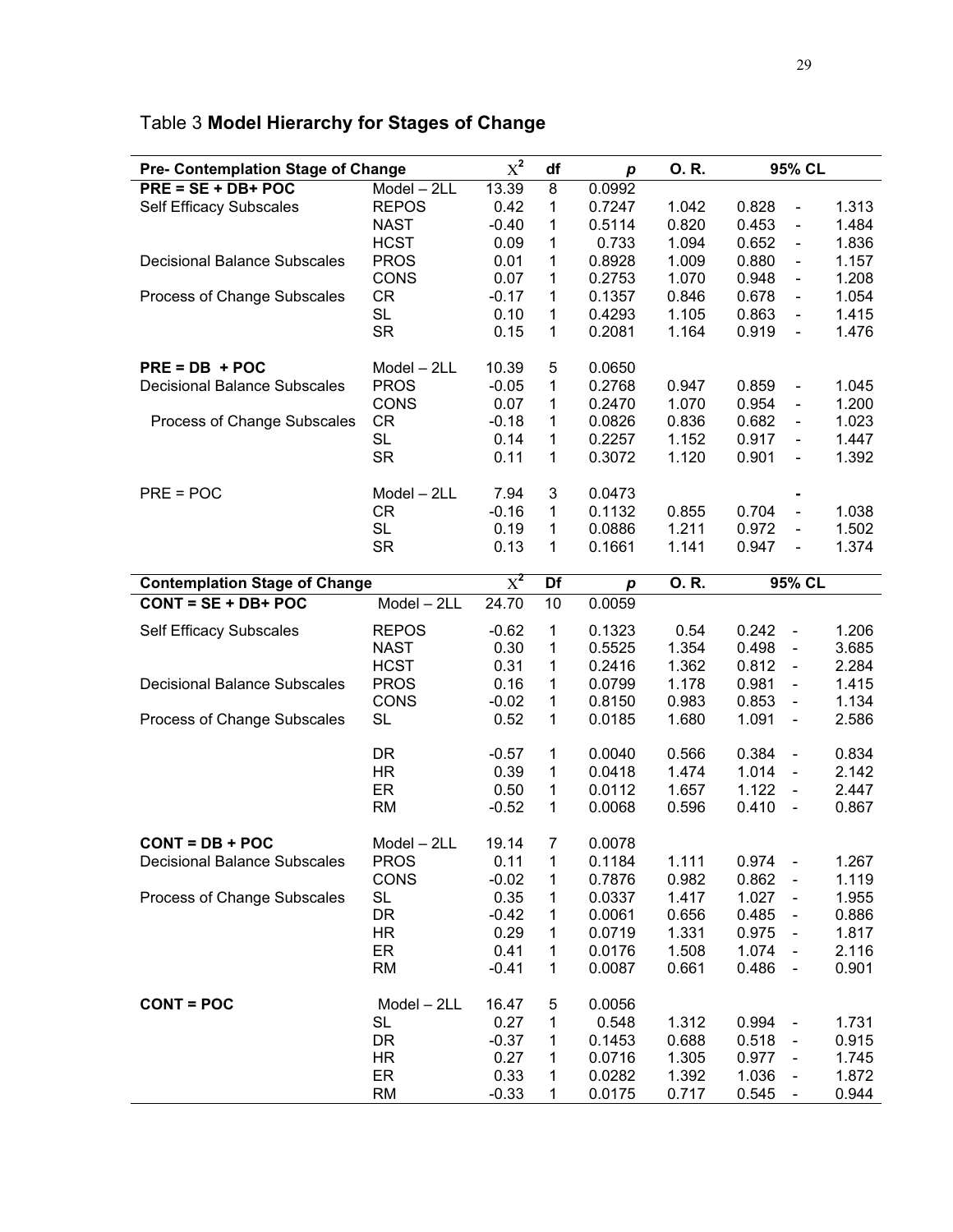| <b>Preparation Stage of Change</b>                                                      |                                                                                                                                                                                                                                                                                                                                                                                                                                                                                                           | $\chi^2$                                                                    | Df                                                                    | $\boldsymbol{p}$                | 0.R.                                                               | 95% CL                                                      |                                                                                                                                                                                        |                                                             |
|-----------------------------------------------------------------------------------------|-----------------------------------------------------------------------------------------------------------------------------------------------------------------------------------------------------------------------------------------------------------------------------------------------------------------------------------------------------------------------------------------------------------------------------------------------------------------------------------------------------------|-----------------------------------------------------------------------------|-----------------------------------------------------------------------|---------------------------------|--------------------------------------------------------------------|-------------------------------------------------------------|----------------------------------------------------------------------------------------------------------------------------------------------------------------------------------------|-------------------------------------------------------------|
| $PREP = SE + DB + POC$                                                                  |                                                                                                                                                                                                                                                                                                                                                                                                                                                                                                           | $Model - 2LL$                                                               | 10.20                                                                 | $\overline{11}$                 | 0.5124                                                             |                                                             |                                                                                                                                                                                        |                                                             |
| <b>Self Efficacy Subscales</b><br><b>Decisional Balance Subscales</b>                   |                                                                                                                                                                                                                                                                                                                                                                                                                                                                                                           | <b>REPOS</b><br><b>NAST</b><br><b>HCST</b><br><b>PROS</b>                   | 0.03<br>0.08<br>$-0.10$<br>0.000                                      | 1<br>1<br>1<br>1                | 0.8195<br>0.8286<br>0.7418<br>0.9978                               | 1.029<br>1.078<br>0.902<br>1.000                            | 0.804<br>$\overline{\phantom{a}}$<br>0.545<br>$\overline{\phantom{a}}$<br>0.490<br>$\qquad \qquad \blacksquare$<br>0.867<br>$\blacksquare$                                             | 1.318<br>2.136<br>1.662<br>1.154                            |
| Process of Change Subscales                                                             |                                                                                                                                                                                                                                                                                                                                                                                                                                                                                                           | <b>CONS</b><br>CR<br><b>DR</b><br>CC<br><b>HR</b><br>ER<br><b>SR</b>        | 2<br>0.01<br>0.22<br>0.15<br>$-0.14$<br>$-0.11$<br>$-0.14$<br>$-0.18$ | 1<br>1<br>1<br>1<br>1<br>1<br>1 | 0.8622<br>0.0801<br>0.1980<br>0.2802<br>0.2979<br>0.3013<br>0.2265 | 1.012<br>1.249<br>1.159<br>0.872<br>0.900<br>0.879<br>0.838 | 0.888<br>$\blacksquare$<br>0.974<br>$\blacksquare$<br>0.925<br>$\overline{\phantom{a}}$<br>0.681<br>$\blacksquare$<br>0.738<br>$\blacksquare$<br>0.674<br>$\blacksquare$<br>0.629      | 1.152<br>1.602<br>1.450<br>1.118<br>1.098<br>1.130<br>1.116 |
| $PREP = DB + POC$<br><b>Decisional Balance Subscales</b><br>Process of Change Subscales |                                                                                                                                                                                                                                                                                                                                                                                                                                                                                                           | Model - 2LL<br><b>PROS</b><br><b>CONS</b><br><b>CR</b>                      | 10.21<br>0.001<br>0.01<br>0.22                                        | 8<br>1<br>1<br>1                | 0.2641<br>0.9880<br>0.9076<br>0.0592                               | 1.001<br>1.008<br>1.252                                     | 0.897<br>$\qquad \qquad \blacksquare$<br>0.886<br>$\overline{\phantom{0}}$<br>0.991<br>٠                                                                                               | 1.117<br>1.146<br>1.582                                     |
|                                                                                         |                                                                                                                                                                                                                                                                                                                                                                                                                                                                                                           | <b>DR</b><br>CC<br><b>HR</b><br>ER<br><b>SR</b>                             | 0.15<br>$-0.14$<br>$-011$<br>$-0.14$<br>$-0.17$                       | 1<br>1<br>1<br>1<br>1           | 0.1763<br>0.2237<br>0.2866<br>0.2668<br>0.2227                     | 1.162<br>0.872<br>0.900<br>0.867<br>0.848                   | 0.935<br>ä,<br>0.700<br>ä,<br>0.741<br>$\blacksquare$<br>0.675<br>0.650<br>$\blacksquare$                                                                                              | 1.444<br>1.087<br>1.092<br>1.115<br>1.106                   |
| $PREP = POC$                                                                            |                                                                                                                                                                                                                                                                                                                                                                                                                                                                                                           | Model - 2LL<br><b>CR</b><br><b>DR</b><br>CC<br><b>HR</b><br>ER<br><b>SR</b> | 9.99<br>0.23<br>0.15<br>$-0.14$<br>$-0.11$<br>$-0.14$<br>$-0.16$      | 6<br>1<br>1<br>1<br>1<br>1<br>1 | 0.1247<br>0.0495<br>0.1763<br>0.2166<br>0.2527<br>0.2377<br>0.1921 | 1.256<br>1.160<br>0.871<br>0.897<br>0.869<br>0.854          | 1.001<br>$\qquad \qquad \blacksquare$<br>0.935<br>$\blacksquare$<br>0.700<br>$\blacksquare$<br>0.745<br>$\blacksquare$<br>0.688<br>$\overline{\phantom{a}}$<br>0.673<br>$\blacksquare$ | 1.577<br>1.439<br>1.084<br>1.081<br>1.097<br>1.083          |
|                                                                                         |                                                                                                                                                                                                                                                                                                                                                                                                                                                                                                           | Keys to abbreviations:                                                      |                                                                       |                                 |                                                                    |                                                             |                                                                                                                                                                                        |                                                             |
| (back to text)                                                                          | PRE = Precontemplation<br>SE = Self Efficacy<br>DB = Decisional Balance<br>POC = Process of Change<br><b>REPOS = Positive Affect</b><br>Situations<br><b>NAST = Negative Affect Situations</b><br>SL = Self Liberation<br><b>HCST</b> = Habitual Craving<br>Situations<br>PROS = Pros of Smoking<br>CONS = Cons of Smoking<br>CC = Counter Conditioning<br>CR = Consciousness Raising<br>DR = Dramatic Relief<br>HR =Helping Relationships<br>ER = Environmental Re-evaluation<br>SR = Self Re-evaluation |                                                                             |                                                                       |                                 |                                                                    |                                                             |                                                                                                                                                                                        |                                                             |

PREP = Preparation